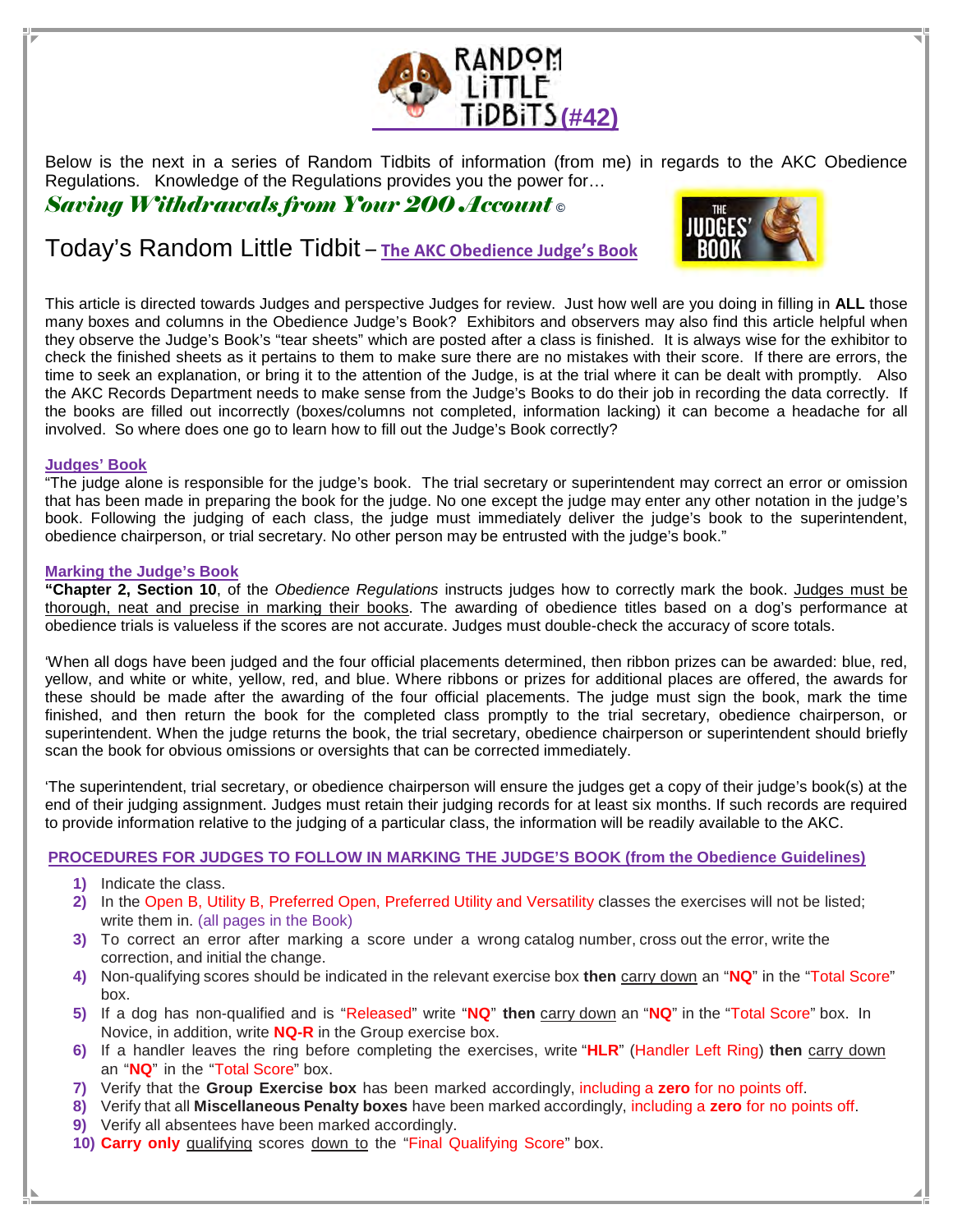- **11)** Mark the catalog number, the score of the four official placements, the time started, and the time finished. This should be on the first sheet for the class only.
- **12)** Where run-offs of ties have taken place for any of the four official placements, indicate the winner of the tie by placing a plus sign (**+**) after the winner's score. In case of a three-way tie, use a double plus (**++**) for the winner and a single plus (**+**) for the dog placing second out of the three, etc.
- **13)** In the case of a dog that is "**Disqualified**," state the reason in the judge's book and bring it to the attention of the superintendent or trial secretary. **In addition**, if a dog is disqualified for attempting to, or, attacking a person in the ring, complete the form available from the superintendent or trial secretary. This completed form must be turned into the superintendent or secretary.

If any dog or handler is excused, state the reason.

# **SIGN THE BOOK**

**NOTE:** Judges should use the inside cover of the book for any comments or explanations required. If additional information is deemed necessary by the judge, comments or explanations should be forwarded to the Event Operations Department, or emailed to Obedience@akc.org

I judge, too, and fill out the Judge's Books and make my share of mistakes as we are all human and we do/will make mistakes. As an Obedience Contractor Field Representative I have been observing some common and frequent errors occurring in Judge's Books which I would like to bring to your attention.

- Miscellaneous Penalty boxes are being left blank. They need to be filled in. If no penalty occurred, place a zero (**0**) in the box, not a line or some other hieroglyphic symbol, please. **(see example)**
- ◆ I am seeing when there is to be a total qualifying score (numerical digits) the Total Score box is left blank and only carried down to the Final Qualifying Score box. The Q score is to be in both boxes. The Total Score box should have either a score or NQ filled in. The only exception being left blank would be where a dog was excused, disqualified, absent from the class (not to be confused with absent from the Groups, in which case a NQ would be filled in.)
- $\cdot$  NQ-R is not being placed in both the "Group box" when a dog is released and not coming back to the Groups
- When a dog is released from the first Group exercise "Released", write NQ in the Group exercise box.
- Writing Excused instead of HLR when the handler chooses to leave the ring.
- If a handler chooses to leave the ring during the individual exercises, **or** does not return for the groups due to conflicts or other reasons, write "Absent" (or AB) in the Group exercise box.
- In **PO, OB, PU, UB** and **Versatility** place the Exercise Order Roman Numeral somewhere at the top of the sheet if there is not a place for it.
- **↑ In PN & GN** indicate if it was a Sit or Down

We as Judges and perspective Judges spend a lot of our time in going over the Obedience Regulations to get them right in our heads to do a good job, but we (I include myself) sometimes fall short when it comes to our knowledge/procedure in filling out the Judge's Book correctly. Let us all work on that so we can earn a 200 in that category! ©

**AKC Blog Address: https://akcobedrlyjudges.wordpress.com/about/ Sign up to receive updates.**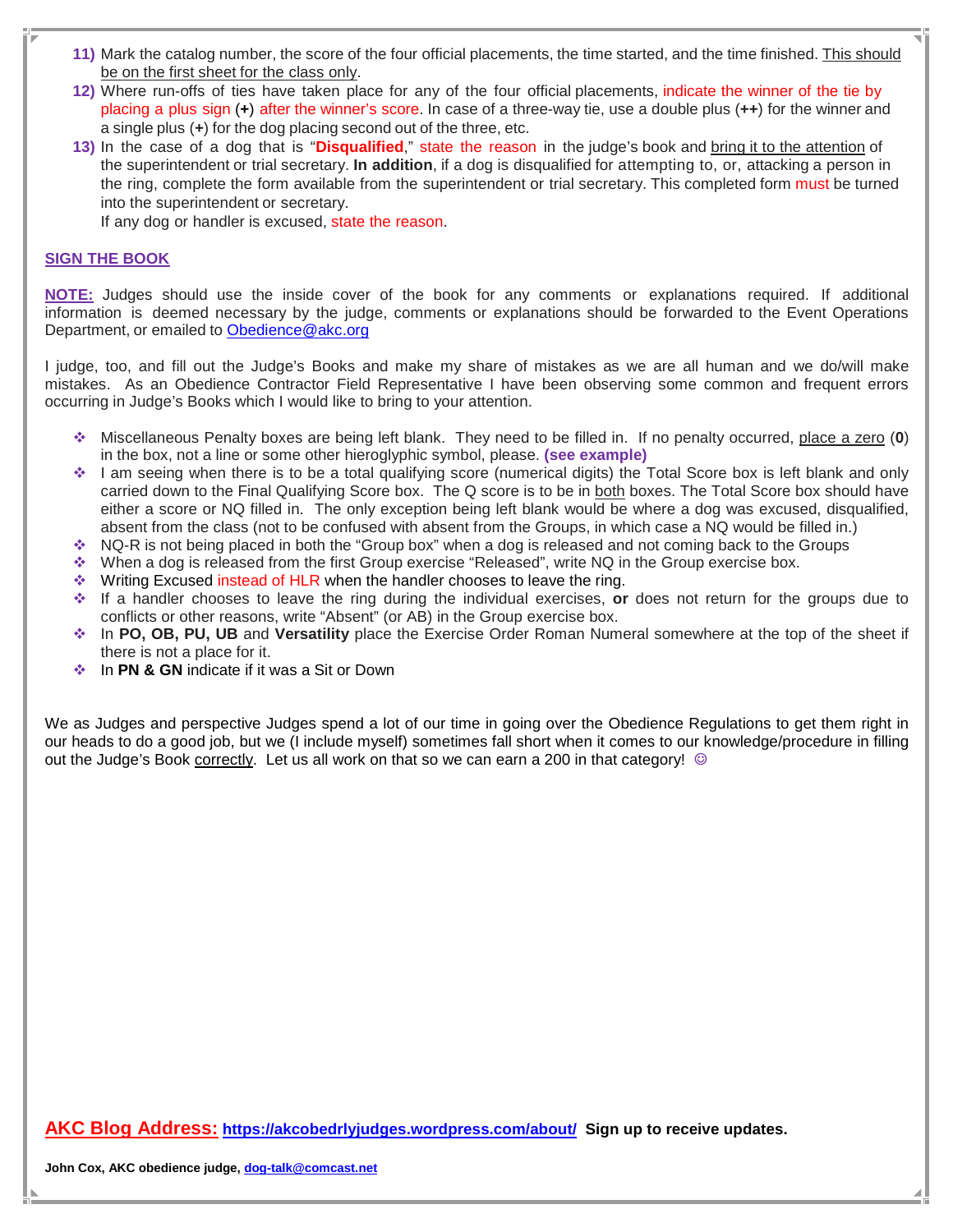| <b>TOP LEFT CLUB</b> | <b>TOP EVENT NO</b> | DAY., 00/00/19 | <b>TOP JUDGE</b> |
|----------------------|---------------------|----------------|------------------|
| Name of Kennel Club  | Event Number        | Date           | Judge            |

CLASS: NOVICE Ring 00 – 0:00 AM

### NOVICE CLASS – MAXIMUM TOTAL SCORE – 200 Points ENTER POINTS OFF FOR EACH EXERCISE UNDER APPROPRIATE ARMBAND NUMBER

| <b>DOG</b><br><b>NUMBER</b>                               |     |     |     |     |     |     |     |     |     |     |     |     |
|-----------------------------------------------------------|-----|-----|-----|-----|-----|-----|-----|-----|-----|-----|-----|-----|
| Heel on Leash &<br>Figure 8 (40 points)                   |     |     |     |     |     |     |     |     |     |     |     |     |
| <b>Stand For Exam</b><br>(30 points)                      |     |     |     |     |     |     |     |     |     |     |     |     |
| <b>Heel Free</b><br>(40 points)                           |     |     |     |     |     |     |     |     |     |     |     |     |
| Recall<br>(30 points)                                     |     |     |     |     |     |     |     |     |     |     |     |     |
| Sit Stay - Get Your<br>Leash (30 points)                  |     |     |     |     |     |     |     |     |     |     |     |     |
| <b>SUBTOTAL OF</b><br><b>POINTS OFF</b>                   |     |     |     |     |     |     |     |     |     |     |     |     |
| <b>Group Exercise -</b><br>Sit & Down Stay<br>(30 points) |     |     |     |     |     |     |     |     |     |     |     |     |
| <b>Miscellaneous</b><br><b>Penalties</b>                  |     |     |     |     |     |     |     |     |     |     |     |     |
| <b>Maximum</b><br><b>Score (200)</b>                      | 200 | 200 | 200 | 200 | 200 | 200 | 200 | 200 | 200 | 200 | 200 | 200 |
| <b>POINTS OFF</b><br>(Subtract)                           |     |     |     |     |     |     |     |     |     |     |     |     |
| <b>TOTAL</b><br><b>SCORE</b>                              |     |     |     |     |     |     |     |     |     |     |     |     |
| <b>FINAL</b><br><b>QUALIFYING</b><br><b>SCORE</b>         |     |     |     |     |     |     |     |     |     |     |     |     |

| <b>AWARDS</b>    | <b>1st Place</b> | 2nd Place | 3rd Place | <b>4th Place</b> |
|------------------|------------------|-----------|-----------|------------------|
| <b>Armband</b> # |                  |           |           |                  |
| <b>Score</b>     |                  |           |           |                  |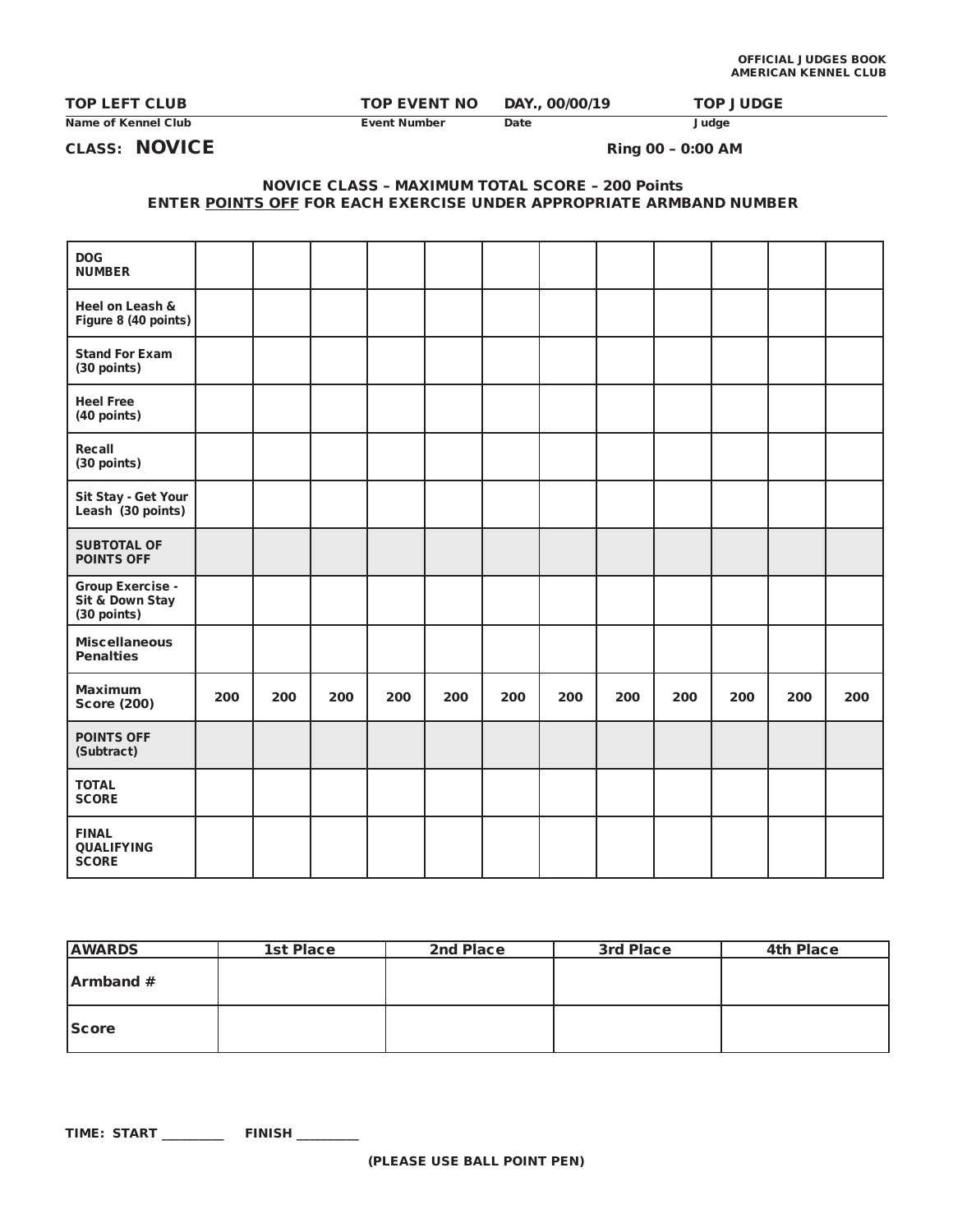| <b>TOP LEFT CLUB</b> | TOP EVENT NO | DAY., 00/00/19 | <b>TOP JUDGE</b> |
|----------------------|--------------|----------------|------------------|
| Name of Kennel Club  | Event Number | Date<br>____   | Judge            |

# CLASS: OPEN CLASS A Ring 00 – 0:00 AM

### OPEN CLASS A – MAXIMUM TOTAL SCORE – 200 Points ENTER POINTS OFF FOR EACH EXERCISE UNDER APPROPRIATE ARMBAND NUMBER

| <b>DOG</b><br><b>NUMBER</b>                                |     |     |     |     |     |     |     |     |     |     |     |     |
|------------------------------------------------------------|-----|-----|-----|-----|-----|-----|-----|-----|-----|-----|-----|-----|
|                                                            |     |     |     |     |     |     |     |     |     |     |     |     |
| <b>Heel Free</b><br>& Figure 8<br>(40 points)              |     |     |     |     |     |     |     |     |     |     |     |     |
| <b>Command Discrim.</b><br>Stand, Down, Sit<br>(30 points) |     |     |     |     |     |     |     |     |     |     |     |     |
| <b>Drop on Recall</b><br>$(30$ points)                     |     |     |     |     |     |     |     |     |     |     |     |     |
| <b>Retrieve on</b><br>Flat (20 points)                     |     |     |     |     |     |     |     |     |     |     |     |     |
| <b>Retriever Over</b><br><b>High Jump</b><br>$(30$ points) |     |     |     |     |     |     |     |     |     |     |     |     |
| <b>Broad Jump</b><br>$(20$ points)                         |     |     |     |     |     |     |     |     |     |     |     |     |
| <b>Stand Stay-Get</b><br>Your Leash<br>(30 points)         |     |     |     |     |     |     |     |     |     |     |     |     |
| <b>Miscellaneous</b><br><b>Penalties</b>                   |     |     |     |     |     |     |     |     |     |     |     |     |
| <b>Maximum</b><br><b>Score (200)</b>                       | 200 | 200 | 200 | 200 | 200 | 200 | 200 | 200 | 200 | 200 | 200 | 200 |
| <b>POINTS OFF</b><br>(Subtract)                            |     |     |     |     |     |     |     |     |     |     |     |     |
| <b>TOTAL</b><br><b>SCORE</b>                               |     |     |     |     |     |     |     |     |     |     |     |     |
| <b>FINAL</b><br><b>QUALIFYING</b><br><b>SCORE</b>          |     |     |     |     |     |     |     |     |     |     |     |     |

| <b>AWARDS</b>    | 1st Place | 2nd Place | 3rd Place | <b>4th Place</b> |
|------------------|-----------|-----------|-----------|------------------|
| <b>Armband</b> # |           |           |           |                  |
| <b>Score</b>     |           |           |           |                  |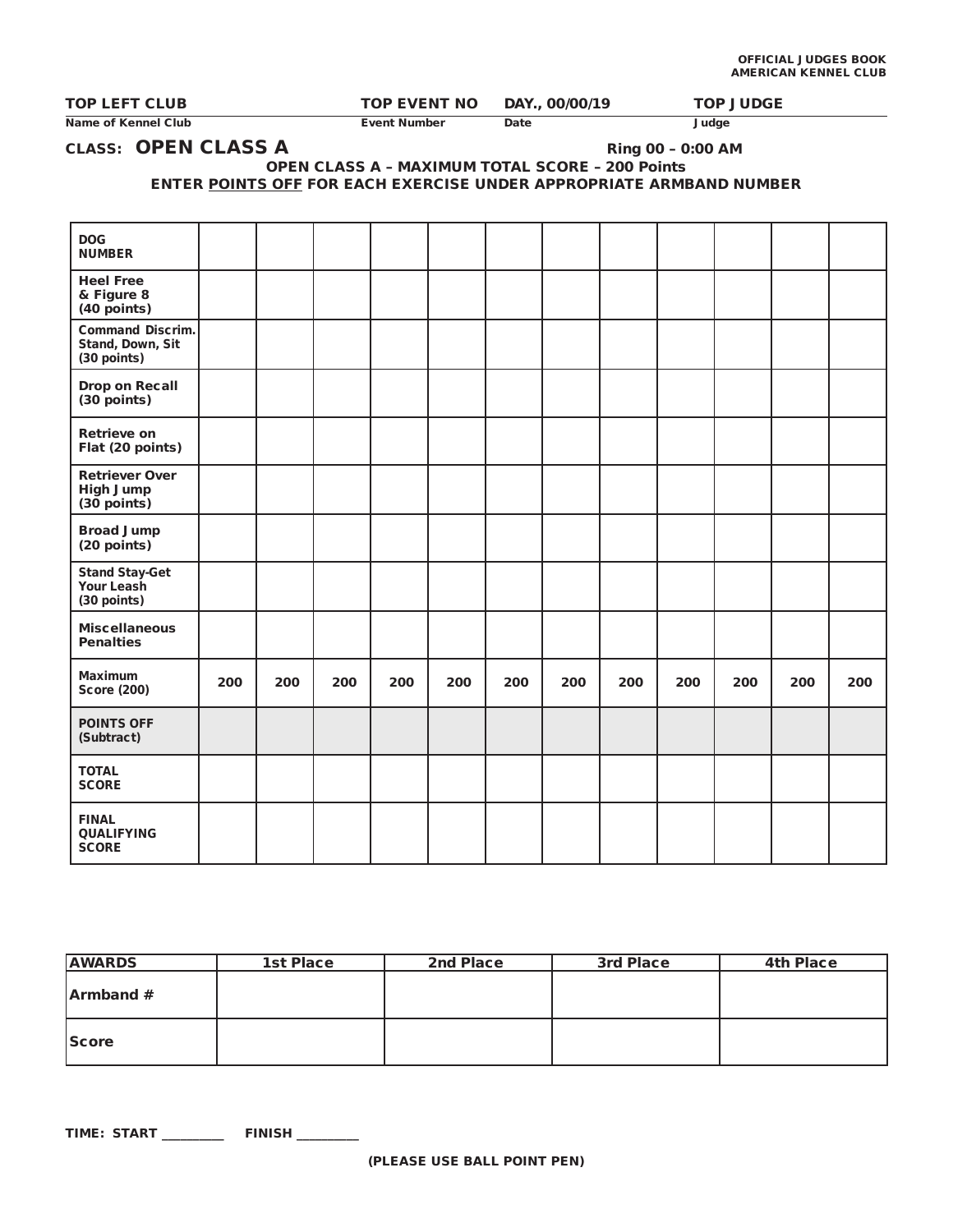| <b>TOP LEFT CLUB</b> | TOP EVENT NO | DAY., 00/00/19 | TOP JUDGE |
|----------------------|--------------|----------------|-----------|
| Name of Kennel Club  | Event Number | Date           | Judge     |

# CLASS: OPEN CLASS B Ring 00 – 0:00 AM

### OPEN CLASS B – MAXIMUM TOTAL SCORE – 200 Points ENTER POINTS OFF FOR EACH EXERCISE UNDER APPROPRIATE ARMBAND NUMBER

ORDER OF EXERCISES: I-VI\_\_\_\_\_\_\_\_\_\_\_\_

| <b>DOG</b><br><b>NUMBER</b>                 |     |     |     |     |     |     |     |     |     |     |     |     |
|---------------------------------------------|-----|-----|-----|-----|-----|-----|-----|-----|-----|-----|-----|-----|
|                                             |     |     |     |     |     |     |     |     |     |     |     |     |
|                                             |     |     |     |     |     |     |     |     |     |     |     |     |
|                                             |     |     |     |     |     |     |     |     |     |     |     |     |
|                                             |     |     |     |     |     |     |     |     |     |     |     |     |
|                                             |     |     |     |     |     |     |     |     |     |     |     |     |
|                                             |     |     |     |     |     |     |     |     |     |     |     |     |
| Stand Stay-Get<br>Your Leash<br>(30 points) |     |     |     |     |     |     |     |     |     |     |     |     |
| <b>Miscellaneous</b><br><b>Penalties</b>    |     |     |     |     |     |     |     |     |     |     |     |     |
| <b>Maximum</b><br><b>Score (200)</b>        | 200 | 200 | 200 | 200 | 200 | 200 | 200 | 200 | 200 | 200 | 200 | 200 |
| <b>POINTS OFF</b><br>(Subtract)             |     |     |     |     |     |     |     |     |     |     |     |     |
| <b>TOTAL</b><br><b>SCORE</b>                |     |     |     |     |     |     |     |     |     |     |     |     |
| <b>FINAL</b><br>QUALIFYING<br><b>SCORE</b>  |     |     |     |     |     |     |     |     |     |     |     |     |

| <b>AWARDS</b> | <b>1st Place</b> | 2nd Place | 3rd Place | <b>4th Place</b> |
|---------------|------------------|-----------|-----------|------------------|
| Armband #     |                  |           |           |                  |
| <b>Score</b>  |                  |           |           |                  |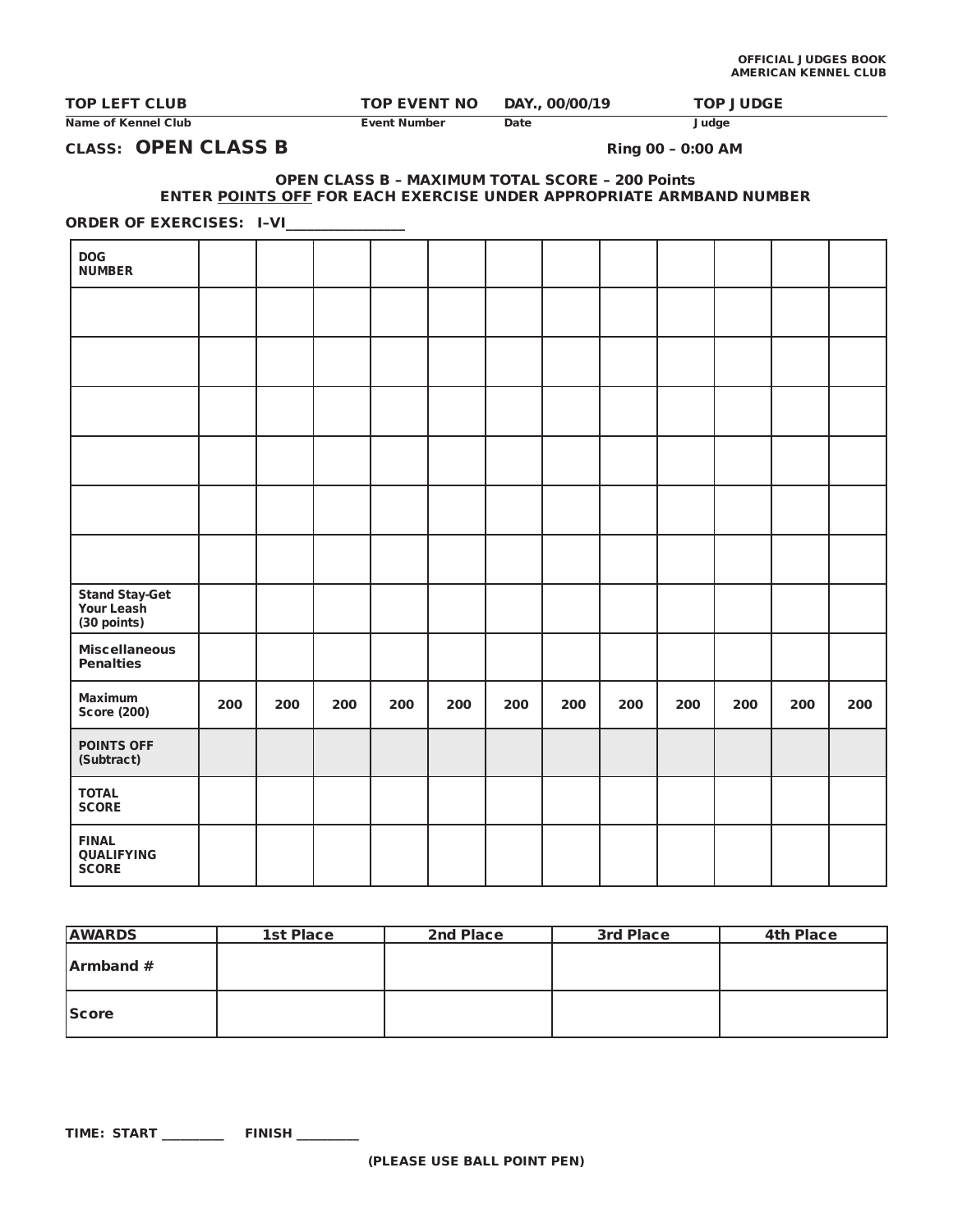| <b>TOP LEFT CLUB</b> | <b>TOP EVENT NO</b> | DAY., 00/00/19 | <b>TOP JUDGE</b> |
|----------------------|---------------------|----------------|------------------|
| Name of Kennel Club  | Event Number        | Date           | Judge            |

# CLASS: OPEN CLASS B & OPEN PREFERRED Ring 00 - 0:00 AM

### OPEN CLASS B – MAXIMUM TOTAL SCORE – 200 Points ENTER POINTS OFF FOR EACH EXERCISE UNDER APPROPRIATE ARMBAND NUMBER

ORDER OF EXERCISES: I-VI\_\_\_\_\_\_\_\_\_\_\_\_

| <b>DOG</b><br><b>NUMBER</b>                 |     |     |     |     |     |     |     |     |     |     |     |     |
|---------------------------------------------|-----|-----|-----|-----|-----|-----|-----|-----|-----|-----|-----|-----|
|                                             |     |     |     |     |     |     |     |     |     |     |     |     |
|                                             |     |     |     |     |     |     |     |     |     |     |     |     |
|                                             |     |     |     |     |     |     |     |     |     |     |     |     |
|                                             |     |     |     |     |     |     |     |     |     |     |     |     |
|                                             |     |     |     |     |     |     |     |     |     |     |     |     |
|                                             |     |     |     |     |     |     |     |     |     |     |     |     |
| Stand Stay-Get<br>Your Leash<br>(30 points) |     |     |     |     |     |     |     |     |     |     |     |     |
| <b>Miscellaneous</b><br><b>Penalties</b>    |     |     |     |     |     |     |     |     |     |     |     |     |
| Maximum<br><b>Score (200)</b>               | 200 | 200 | 200 | 200 | 200 | 200 | 200 | 200 | 200 | 200 | 200 | 200 |
| <b>POINTS OFF</b><br>(Subtract)             |     |     |     |     |     |     |     |     |     |     |     |     |
| <b>TOTAL</b><br><b>SCORE</b>                |     |     |     |     |     |     |     |     |     |     |     |     |
| <b>FINAL</b><br>QUALIFYING<br><b>SCORE</b>  |     |     |     |     |     |     |     |     |     |     |     |     |

# USE AWARDS PLACEMENT SHEET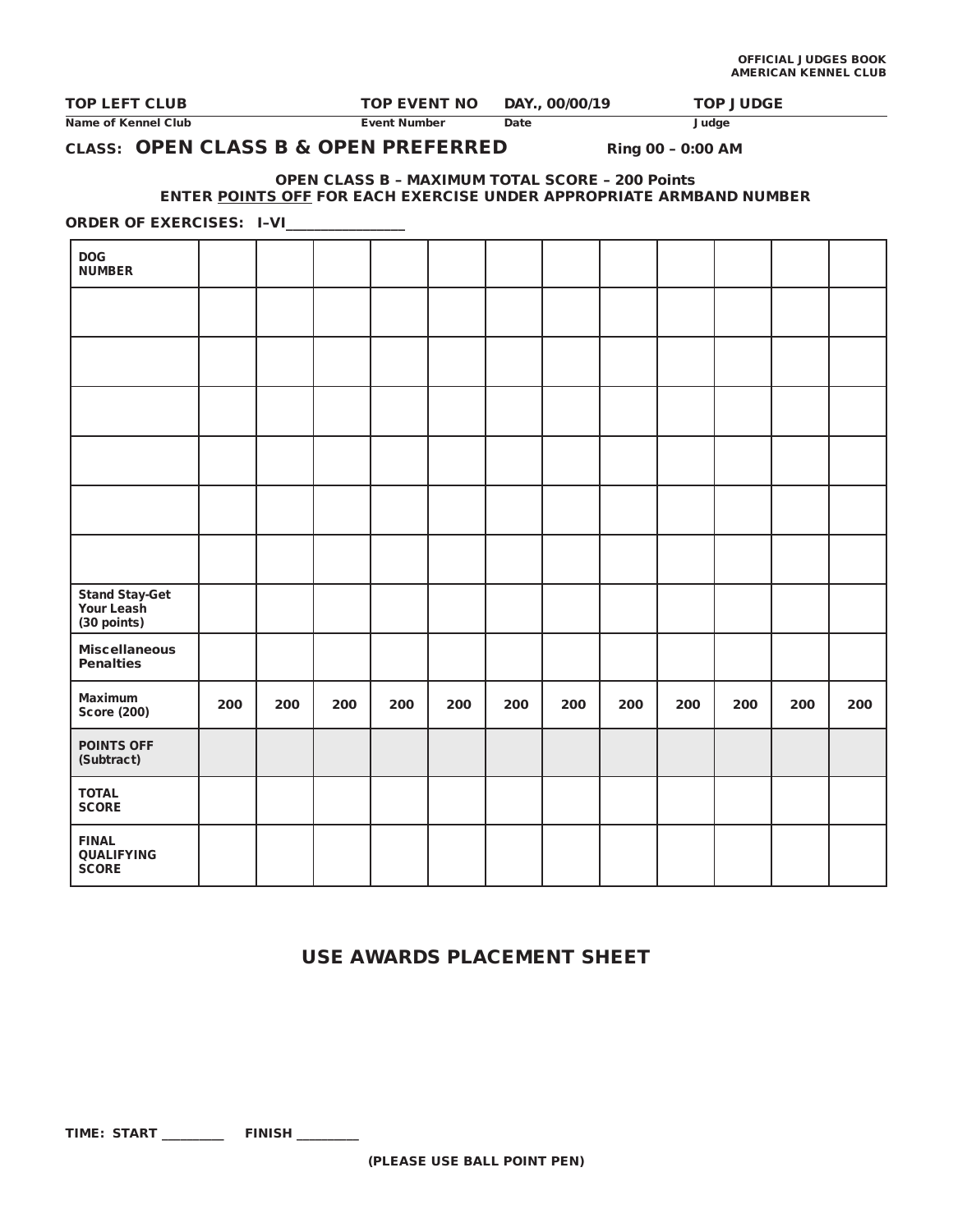| <b>CLUB NAME</b>    | <b>TOP EVENT NO</b> | DAY., 00/00/19 | <b>JUDGE</b> |
|---------------------|---------------------|----------------|--------------|
| Name of Kennel Club | Event Number        | Date           | Judge        |

# CLASS: AWARDS PLACEMENT SHEET TRIAL TYPE: [ ] Regular [ ] Specialty Option 2

*Judges will mark the placments for the classes below as follows:*

- *All-Breed trial: Fill in all of section A.*
- *Specialty/Group trial (single breed). Fill in all of section B.*
- *Specialty/Group trial (Option 2 open to all-breeds): Fill in all of sections A & B.*

# A **Class Name:** OPEN B **ALL-BREED Awards**

|         | First Place | Second Place | Third Place | Fourth Place |
|---------|-------------|--------------|-------------|--------------|
|         |             |              |             |              |
| Winners |             |              |             |              |
|         |             |              |             |              |
| Score   |             |              |             |              |

# A **Class Name:** OPEN PREFERRED **ALL-BREED Awards**

|         | First Place | Second Place | Third Place | Fourth Place |
|---------|-------------|--------------|-------------|--------------|
|         |             |              |             |              |
| Winners |             |              |             |              |
|         |             |              |             |              |
| Score   |             |              |             |              |

# **SPECIALTY/GROUP AWARDS ONLY:**

# B **Class Name:** OPEN B **SPECIALTY/GROUP Awards**

|         | First Place | Second Place | Third Place | Fourth Place |
|---------|-------------|--------------|-------------|--------------|
| Winners |             |              |             |              |
| Score   |             |              |             |              |

# A **Class Name:** OPEN PREFERRED **SPECIALTY/GROUP Awards**

|         | First Place | Second Place | Third Place | Fourth Place |
|---------|-------------|--------------|-------------|--------------|
|         |             |              |             |              |
| Winners |             |              |             |              |
|         |             |              |             |              |
| Score   |             |              |             |              |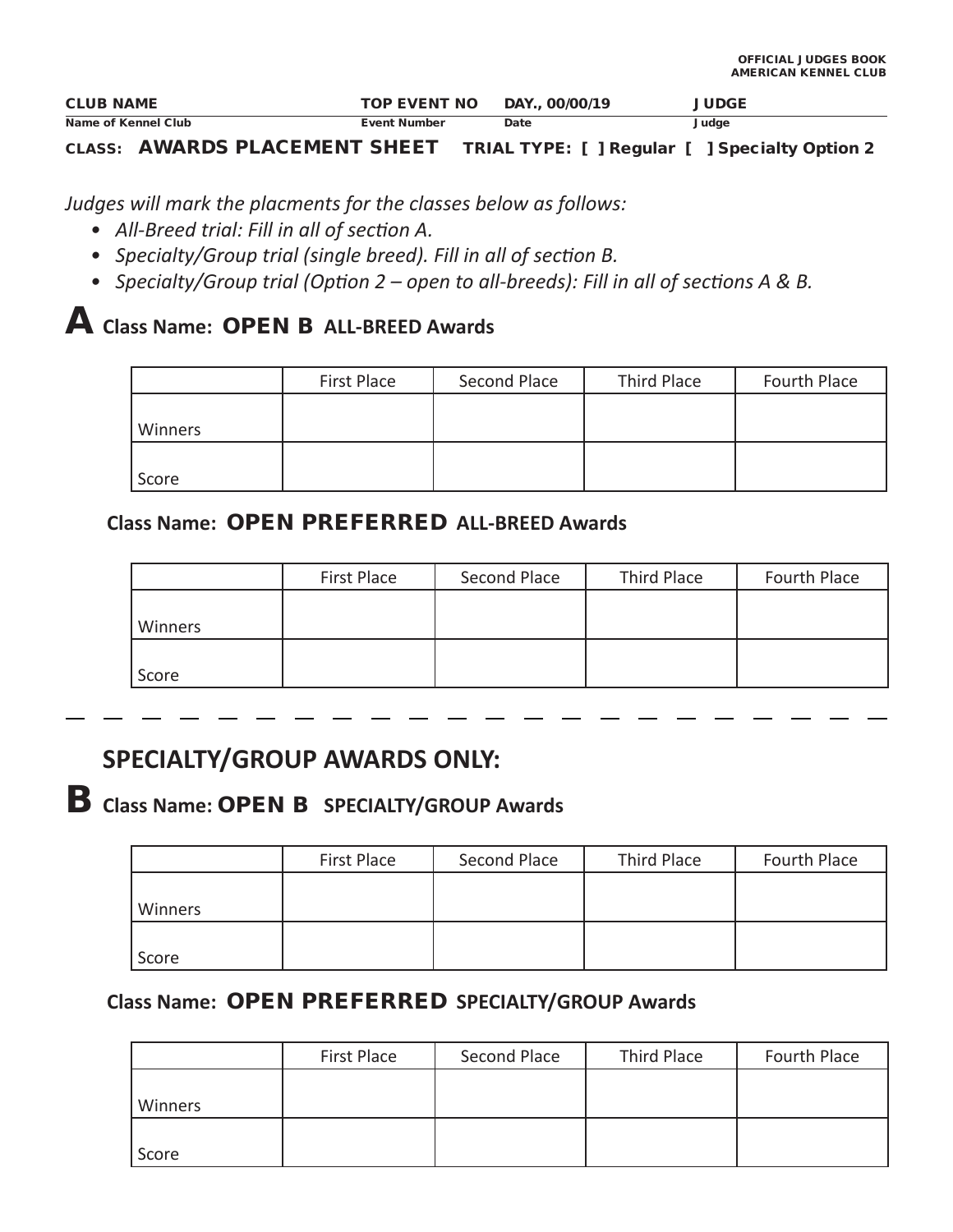Name of Kennel Club **Event Number Date** Date Judge

TOP LEFT CLUB TOP EVENT NO DAY., 00/00/19 TOP JUDGE

CLASS: UTILITY CLASS A Ring 00 - 0:00 AM

UTILITY CLASS A – MAXIMUM TOTAL SCORE – 200 Points ENTER POINTS OFF FOR EACH EXERCISE UNDER APPROPRIATE ARMBAND NUMBER

| <b>DOG</b><br><b>NUMBER</b>                            |     |     |     |     |     |     |     |     |     |     |     |     |
|--------------------------------------------------------|-----|-----|-----|-----|-----|-----|-----|-----|-----|-----|-----|-----|
| Signal<br><b>Exercise</b><br>(40 points)               |     |     |     |     |     |     |     |     |     |     |     |     |
| <b>Scent Discrim.</b><br><b>Article 1</b><br>(30 pts.) |     |     |     |     |     |     |     |     |     |     |     |     |
| <b>Scent Discrim.</b><br><b>Article 2</b><br>(30 pts.) |     |     |     |     |     |     |     |     |     |     |     |     |
| <b>Directed</b><br><b>Retrieve</b><br>(30 points)      |     |     |     |     |     |     |     |     |     |     |     |     |
| <b>Moving Stand &amp;</b><br>Exam<br>(30 points)       |     |     |     |     |     |     |     |     |     |     |     |     |
| <b>Directed</b><br><b>Jumping</b><br>$(40$ points)     |     |     |     |     |     |     |     |     |     |     |     |     |
| <b>Miscellaneous</b><br><b>Penalties</b>               |     |     |     |     |     |     |     |     |     |     |     |     |
| <b>Maximum</b><br><b>Score (200)</b>                   | 200 | 200 | 200 | 200 | 200 | 200 | 200 | 200 | 200 | 200 | 200 | 200 |
| <b>POINTS OFF</b><br>(Subtract)                        |     |     |     |     |     |     |     |     |     |     |     |     |
| <b>TOTAL</b><br><b>SCORE</b>                           |     |     |     |     |     |     |     |     |     |     |     |     |
| <b>FINAL</b><br><b>QUALIFYING</b><br><b>SCORE</b>      |     |     |     |     |     |     |     |     |     |     |     |     |

| <b>AWARDS</b> | 1st Place | 2nd Place | 3rd Place | <b>4th Place</b> |
|---------------|-----------|-----------|-----------|------------------|
| Armband #     |           |           |           |                  |
| <b>Score</b>  |           |           |           |                  |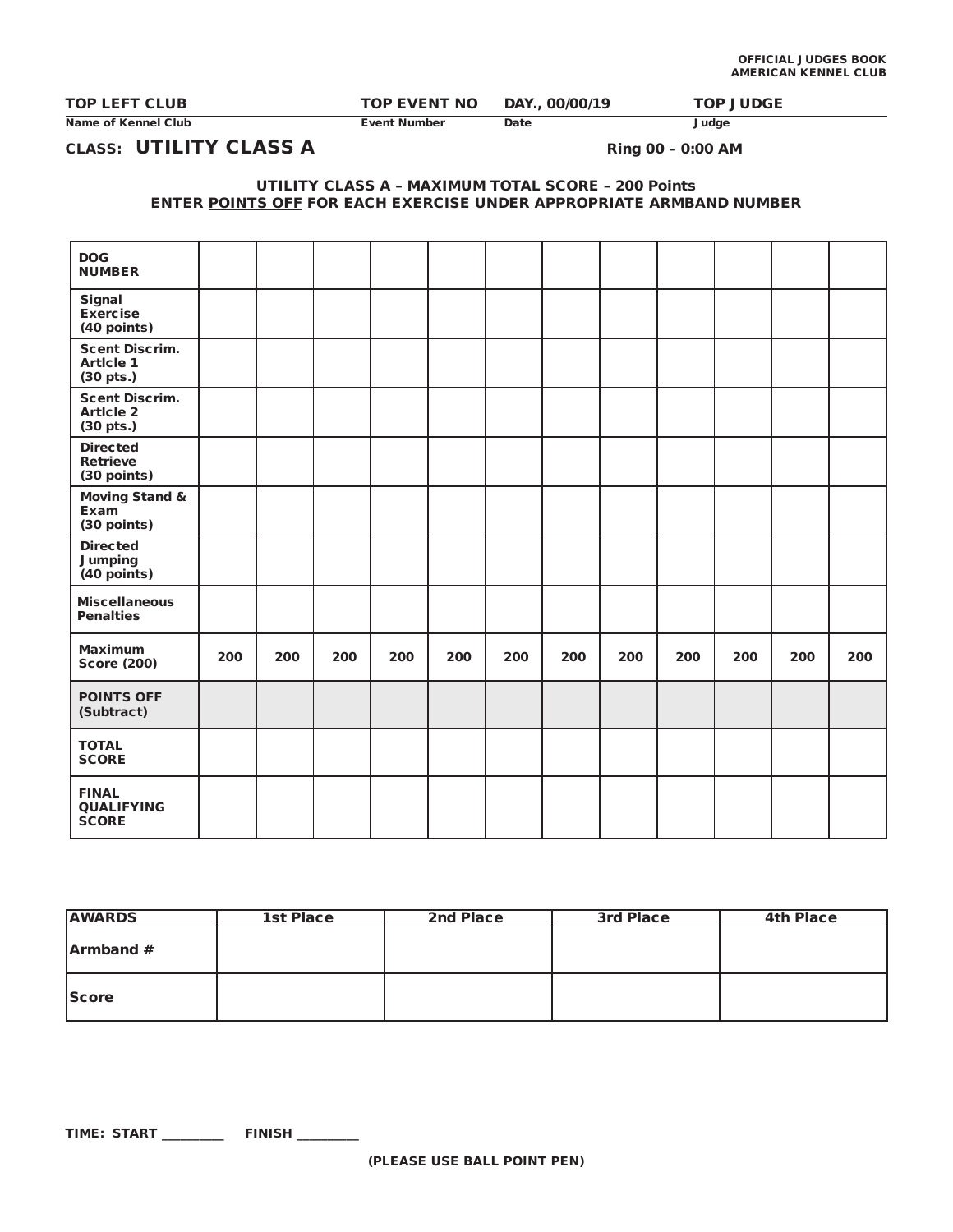| <b>TOP CLUB NAME</b> | 2019000000   | DAY., 00/00/19 | <b>TOP JUDGE</b> |
|----------------------|--------------|----------------|------------------|
| Name of Kennel Club  | Event Number | Date           | Judge            |

CLASS: UTILITY CLASS B Ring  $00 - 0:00$  AM

### UTILITY CLASS B – MAXIMUM TOTAL SCORE – 200 Points ENTER POINTS OFF FOR EACH EXERCISE UNDER APPROPRIATE ARMBAND NUMBER

### ORDER OF EXERCISES: I-VI\_\_\_\_

| <b>DOG</b><br><b>NUMBER</b>                       |     |     |     |     |     |     |     |     |     |     |     |     |
|---------------------------------------------------|-----|-----|-----|-----|-----|-----|-----|-----|-----|-----|-----|-----|
|                                                   |     |     |     |     |     |     |     |     |     |     |     |     |
|                                                   |     |     |     |     |     |     |     |     |     |     |     |     |
|                                                   |     |     |     |     |     |     |     |     |     |     |     |     |
|                                                   |     |     |     |     |     |     |     |     |     |     |     |     |
|                                                   |     |     |     |     |     |     |     |     |     |     |     |     |
|                                                   |     |     |     |     |     |     |     |     |     |     |     |     |
| <b>Miscellaneous</b><br><b>Penalties</b>          |     |     |     |     |     |     |     |     |     |     |     |     |
| <b>Maximum</b><br><b>Score (200)</b>              | 200 | 200 | 200 | 200 | 200 | 200 | 200 | 200 | 200 | 200 | 200 | 200 |
| <b>POINTS OFF</b><br>(Subtract)                   |     |     |     |     |     |     |     |     |     |     |     |     |
| <b>TOTAL</b><br><b>SCORE</b>                      |     |     |     |     |     |     |     |     |     |     |     |     |
| <b>FINAL</b><br><b>QUALIFYING</b><br><b>SCORE</b> |     |     |     |     |     |     |     |     |     |     |     |     |

Signal Exercise=40 Scent Discrimination (Article 1)=30 Scent Discrimination (Article 2)=30<br>Directed Retrieve=30 Moving Stand & Examination=30 Directed Jumping=40 Moving Stand & Examination=30

| <b>AWARDS</b> | 1st Place | 2nd Place | 3rd Place | <b>4th Place</b> |
|---------------|-----------|-----------|-----------|------------------|
| Armband #     |           |           |           |                  |
| <b>Score</b>  |           |           |           |                  |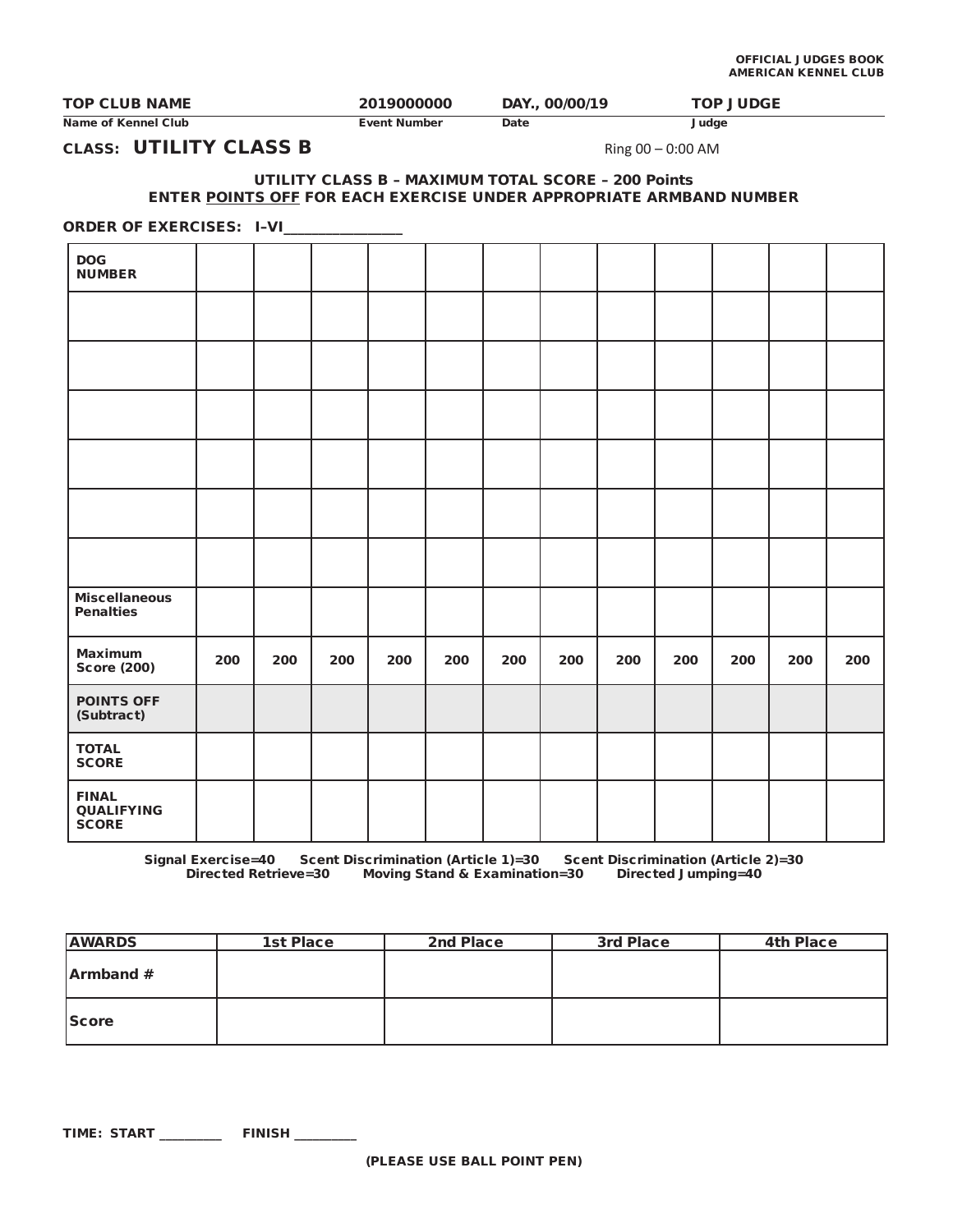| <b>TOP CLUB NAME</b> | 2019000000   | DAY., 00/00/19 | <b>TOP JUDGE</b> |
|----------------------|--------------|----------------|------------------|
| Name of Kennel Club  | Event Number | Date           | Judge            |

# CLASS: UTILITY CLASS B & UTILITY PREFERRED Ring 00 - 0:00 AM

### UTILITY CLASS B – MAXIMUM TOTAL SCORE – 200 Points ENTER POINTS OFF FOR EACH EXERCISE UNDER APPROPRIATE ARMBAND NUMBER

### ORDER OF EXERCISES: I-VI\_\_\_\_

| <b>DOG</b><br><b>NUMBER</b>                       |     |     |     |     |     |     |     |     |     |     |     |     |
|---------------------------------------------------|-----|-----|-----|-----|-----|-----|-----|-----|-----|-----|-----|-----|
|                                                   |     |     |     |     |     |     |     |     |     |     |     |     |
|                                                   |     |     |     |     |     |     |     |     |     |     |     |     |
|                                                   |     |     |     |     |     |     |     |     |     |     |     |     |
|                                                   |     |     |     |     |     |     |     |     |     |     |     |     |
|                                                   |     |     |     |     |     |     |     |     |     |     |     |     |
|                                                   |     |     |     |     |     |     |     |     |     |     |     |     |
| <b>Miscellaneous</b><br><b>Penalties</b>          |     |     |     |     |     |     |     |     |     |     |     |     |
| <b>Maximum</b><br><b>Score (200)</b>              | 200 | 200 | 200 | 200 | 200 | 200 | 200 | 200 | 200 | 200 | 200 | 200 |
| <b>POINTS OFF</b><br>(Subtract)                   |     |     |     |     |     |     |     |     |     |     |     |     |
| <b>TOTAL</b><br><b>SCORE</b>                      |     |     |     |     |     |     |     |     |     |     |     |     |
| <b>FINAL</b><br><b>QUALIFYING</b><br><b>SCORE</b> |     |     |     |     |     |     |     |     |     |     |     |     |

Signal Exercise=40 Scent Discrimination (Article 1)=30 Scent Discrimination (Article 2)=30 Moving Stand & Examination=30 Directed Jumping=40

# USE AWARDS PLACEMENT SHEET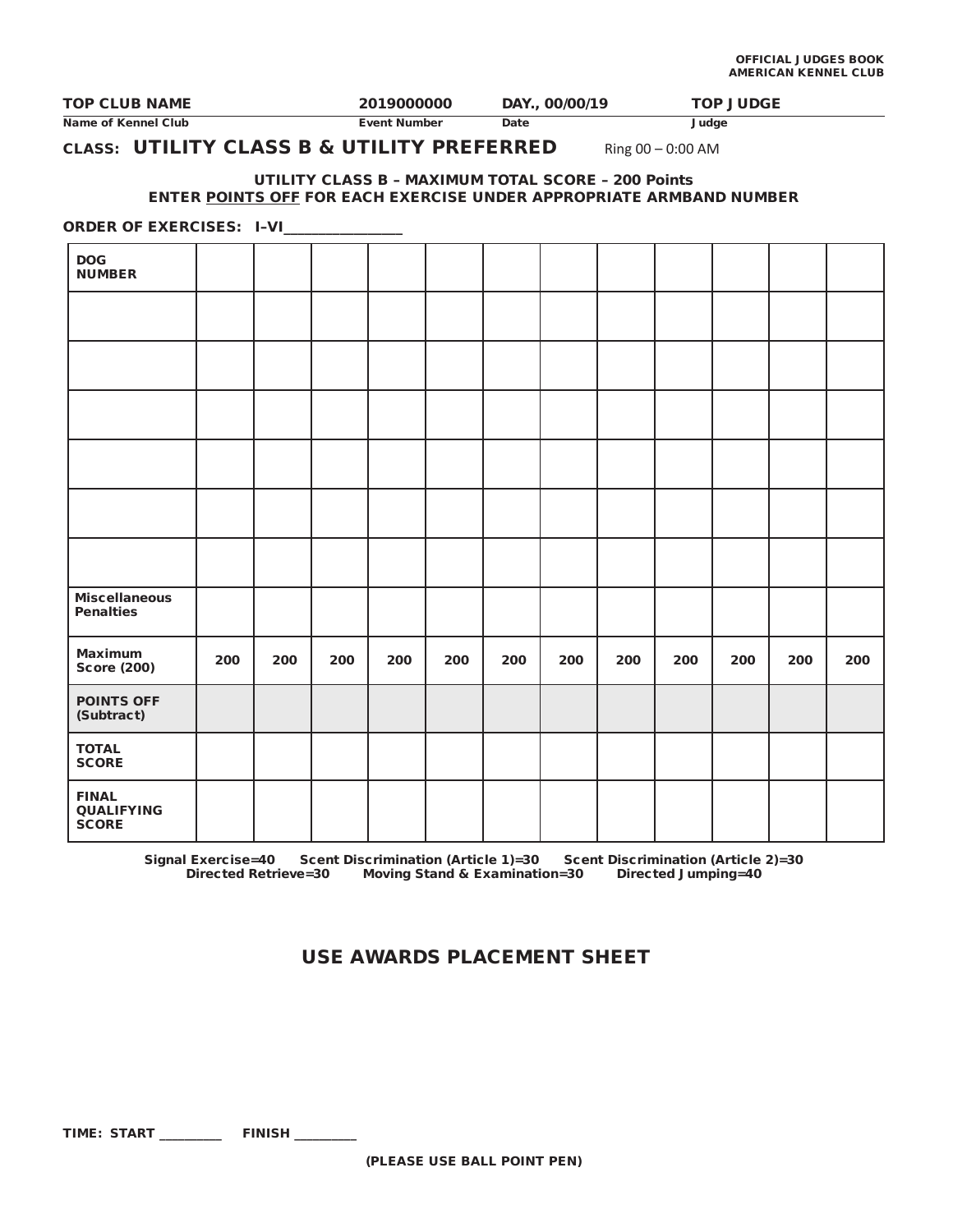| <b>CLUB NAME</b>    | <b>TOP EVENT NO</b> | DAY., 00/00/19 | <b>JUDGE</b> |
|---------------------|---------------------|----------------|--------------|
| Name of Kennel Club | <b>Event Number</b> | Date           | Judge        |

CLASS: AWARDS PLACEMENT SHEET TRIAL TYPE: [ ] Regular [ ] Specialty Option 2

*Judges will mark the placments for the classes below as follows:*

- *All-Breed trial: Fill in all of section A.*
- *Specialty/Group trial (single breed). Fill in all of section B.*
- *Specialty/Group trial (Option 2 open to all-breeds): Fill in all of sections A & B.*

# A **Class Name:** UTILITY B **ALL-BREED Awards**

|         | First Place | Second Place | Third Place | Fourth Place |
|---------|-------------|--------------|-------------|--------------|
| Winners |             |              |             |              |
|         |             |              |             |              |
| Score   |             |              |             |              |

# A **Class Name:** UTILITY PREFERRED **ALL-BREED Awards**

|         | First Place | Second Place | Third Place | Fourth Place |
|---------|-------------|--------------|-------------|--------------|
| Winners |             |              |             |              |
| Score   |             |              |             |              |

# **SPECIALTY/GROUP AWARDS ONLY:**

B **Class Name:** UTILITY B **SPECIALTY/GROUP Awards**

|         | First Place | Second Place | Third Place | Fourth Place |
|---------|-------------|--------------|-------------|--------------|
|         |             |              |             |              |
| Winners |             |              |             |              |
| Score   |             |              |             |              |

# A **Class Name:** UTILITY PREFERRED **SPECIALTY/GROUP Awards**

|         | First Place | Second Place | Third Place | Fourth Place |
|---------|-------------|--------------|-------------|--------------|
|         |             |              |             |              |
| Winners |             |              |             |              |
|         |             |              |             |              |
| Score   |             |              |             |              |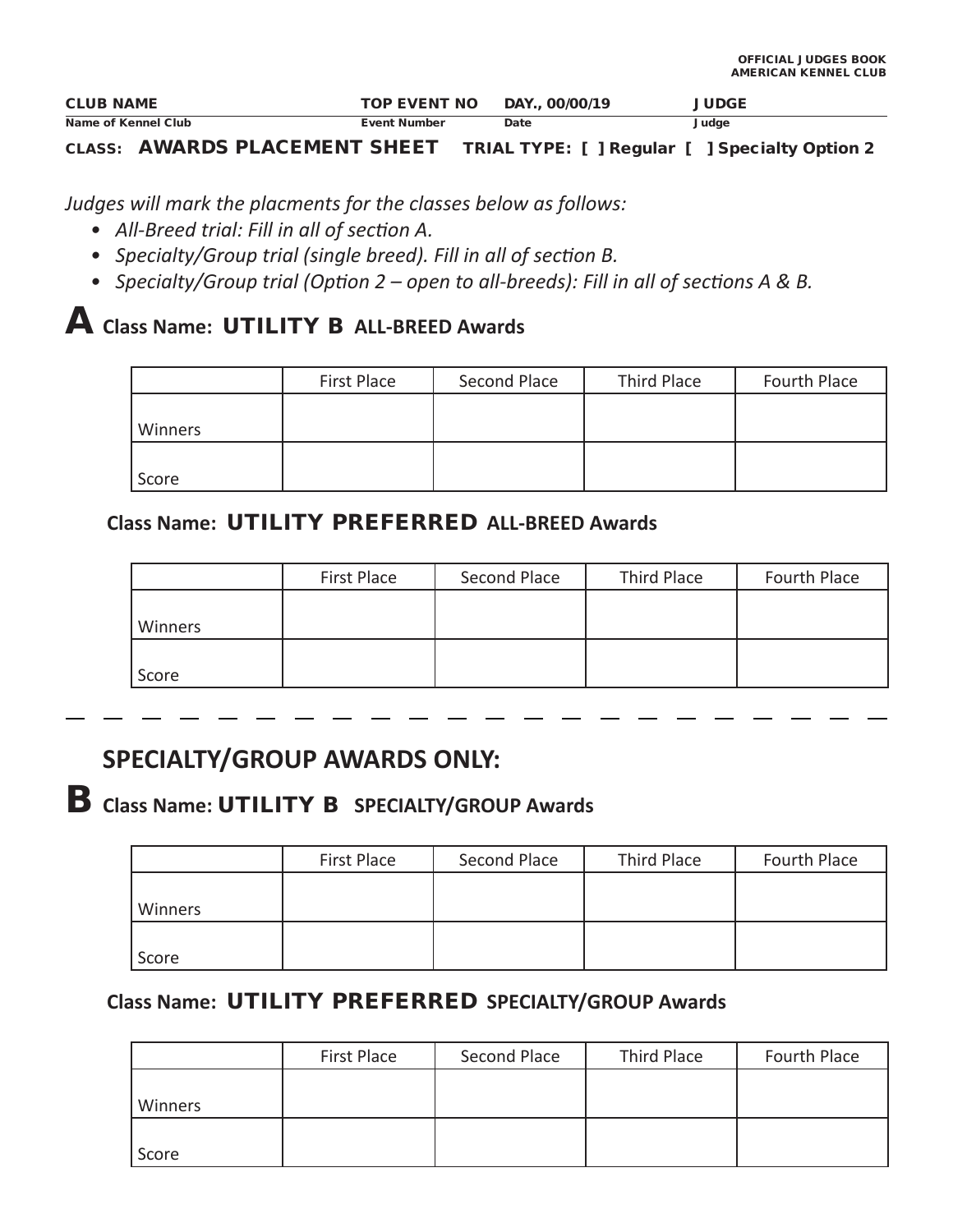| <b>TOP LEFT CLUB</b> | <b>TOP EVENT NO</b> | DAY., 00/00/19 | <b>TOP JUDGE</b> |
|----------------------|---------------------|----------------|------------------|

# CLASS: BEGINNER NOVICE Ring 00 - 0:00 AM

### BEGINNER NOVICE – MAXIMUM TOTAL SCORE – 200 Points ENTER POINTS OFF FOR EACH EXERCISE UNDER APPROPRIATE ARMBAND NUMBER

| <b>DOG</b><br><b>NUMBER</b>                       |     |     |     |     |     |     |     |     |     |     |     |     |
|---------------------------------------------------|-----|-----|-----|-----|-----|-----|-----|-----|-----|-----|-----|-----|
| <b>Heel on Leash</b><br>(40 points)               |     |     |     |     |     |     |     |     |     |     |     |     |
| <b>Figure Eight</b><br>$(40$ points)              |     |     |     |     |     |     |     |     |     |     |     |     |
| <b>Sit for Exam</b><br>(40 points)                |     |     |     |     |     |     |     |     |     |     |     |     |
| <b>Sit Stay</b><br>(40 points)                    |     |     |     |     |     |     |     |     |     |     |     |     |
| Recall<br>(40 Points)                             |     |     |     |     |     |     |     |     |     |     |     |     |
| <b>Miscellaneous</b><br><b>Penalties</b>          |     |     |     |     |     |     |     |     |     |     |     |     |
| <b>Maximum</b><br><b>Score (200)</b>              | 200 | 200 | 200 | 200 | 200 | 200 | 200 | 200 | 200 | 200 | 200 | 200 |
| <b>POINTS OFF</b><br>(Subtract)                   |     |     |     |     |     |     |     |     |     |     |     |     |
| <b>TOTAL</b><br><b>SCORE</b>                      |     |     |     |     |     |     |     |     |     |     |     |     |
| <b>FINAL</b><br><b>QUALIFYING</b><br><b>SCORE</b> |     |     |     |     |     |     |     |     |     |     |     |     |

| <b>AWARDS</b> | 1st Place | 2nd Place | 3rd Place | <b>4th Place</b> |
|---------------|-----------|-----------|-----------|------------------|
| Armband #     |           |           |           |                  |
| <b>Score</b>  |           |           |           |                  |

Name of Kennel Club **Event Number** Date Date Judge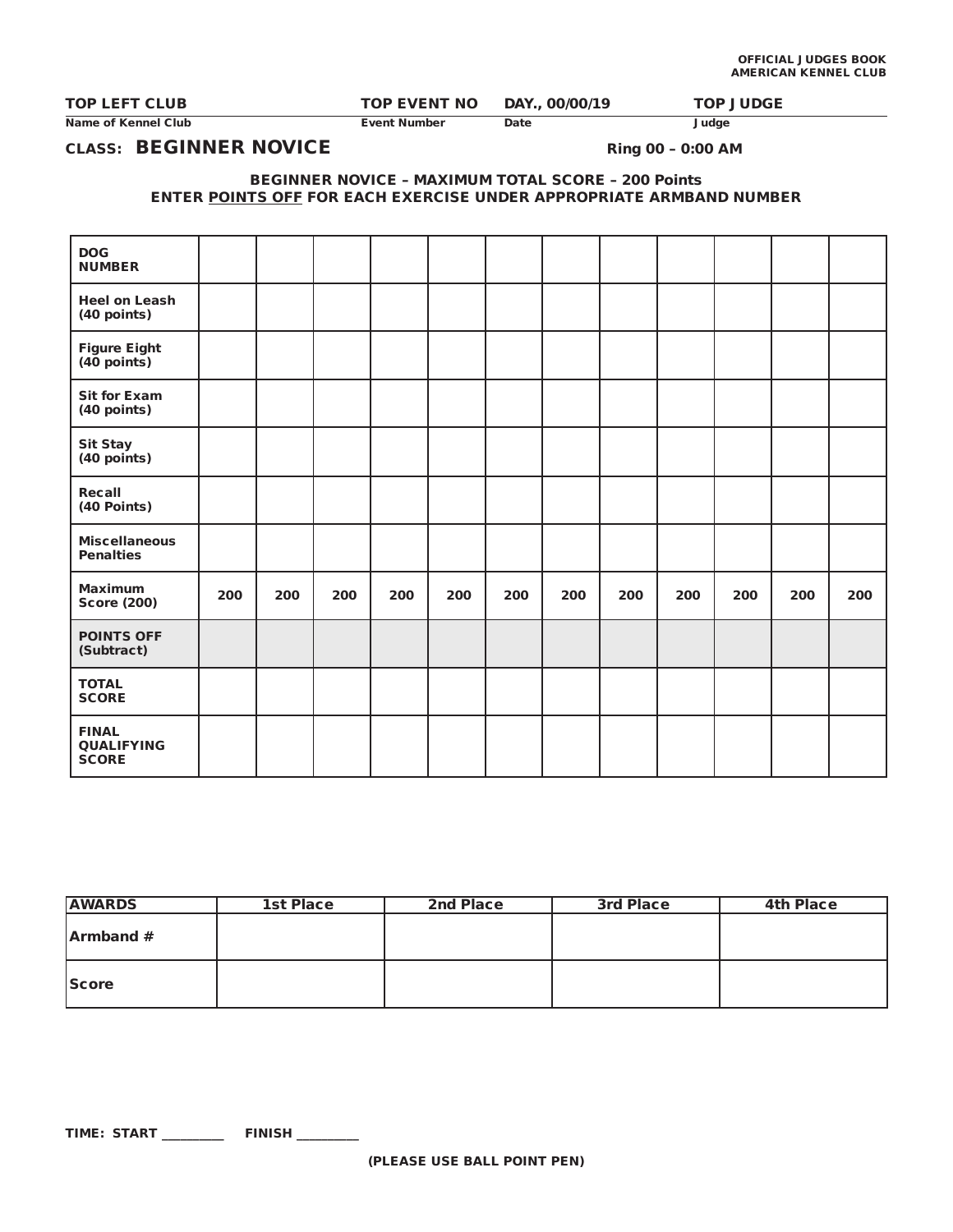| <b>TOP LEFT CLUB</b> | <b>TOP EVENT NO</b> | DAY., 00/00/19 | <b>TOP JUDGE</b> |
|----------------------|---------------------|----------------|------------------|

Name of Kennel Club **Event Number Date** Date Judge

CLASS: GRADUATE NOVICE Ring 00 - 0:00 AM

GRADUATE NOVICE – MAXIMUM TOTAL SCORE – 200 Points ENTER POINTS OFF FOR EACH EXERCISE UNDER APPROPRIATE ARMBAND NUMBER

| <b>DOG</b><br><b>NUMBER</b>                                    |     |     |     |     |     |     |     |     |     |     |     |     |
|----------------------------------------------------------------|-----|-----|-----|-----|-----|-----|-----|-----|-----|-----|-----|-----|
| Heel Free &<br>Figure 8 (off-leash)<br>$(40$ pts)              |     |     |     |     |     |     |     |     |     |     |     |     |
| Drop on<br>Recall<br>(40 points)                               |     |     |     |     |     |     |     |     |     |     |     |     |
| <b>Dumbbell</b><br>Recall<br>(30 points)                       |     |     |     |     |     |     |     |     |     |     |     |     |
| <b>Dumbbell Recall</b><br>over High Jump<br>$(30 \text{ pts})$ |     |     |     |     |     |     |     |     |     |     |     |     |
| <b>Recall over</b><br><b>Broad Jump</b><br>(30 points)         |     |     |     |     |     |     |     |     |     |     |     |     |
| <b>Stand Stay-Get</b><br>Your Leash<br>(30 points)             |     |     |     |     |     |     |     |     |     |     |     |     |
| <b>Miscellaneous</b><br><b>Penalties</b>                       |     |     |     |     |     |     |     |     |     |     |     |     |
| <b>Maximum</b><br><b>Score (200)</b>                           | 200 | 200 | 200 | 200 | 200 | 200 | 200 | 200 | 200 | 200 | 200 | 200 |
| <b>POINTS OFF</b><br>(Subtract)                                |     |     |     |     |     |     |     |     |     |     |     |     |
| <b>TOTAL</b><br><b>SCORE</b>                                   |     |     |     |     |     |     |     |     |     |     |     |     |
| <b>FINAL</b><br><b>QUALIFYING</b><br><b>SCORE</b>              |     |     |     |     |     |     |     |     |     |     |     |     |

| <b>AWARDS</b>    | <b>1st Place</b> | 2nd Place | 3rd Place | <b>4th Place</b> |
|------------------|------------------|-----------|-----------|------------------|
| <b>Armband</b> # |                  |           |           |                  |
| Score            |                  |           |           |                  |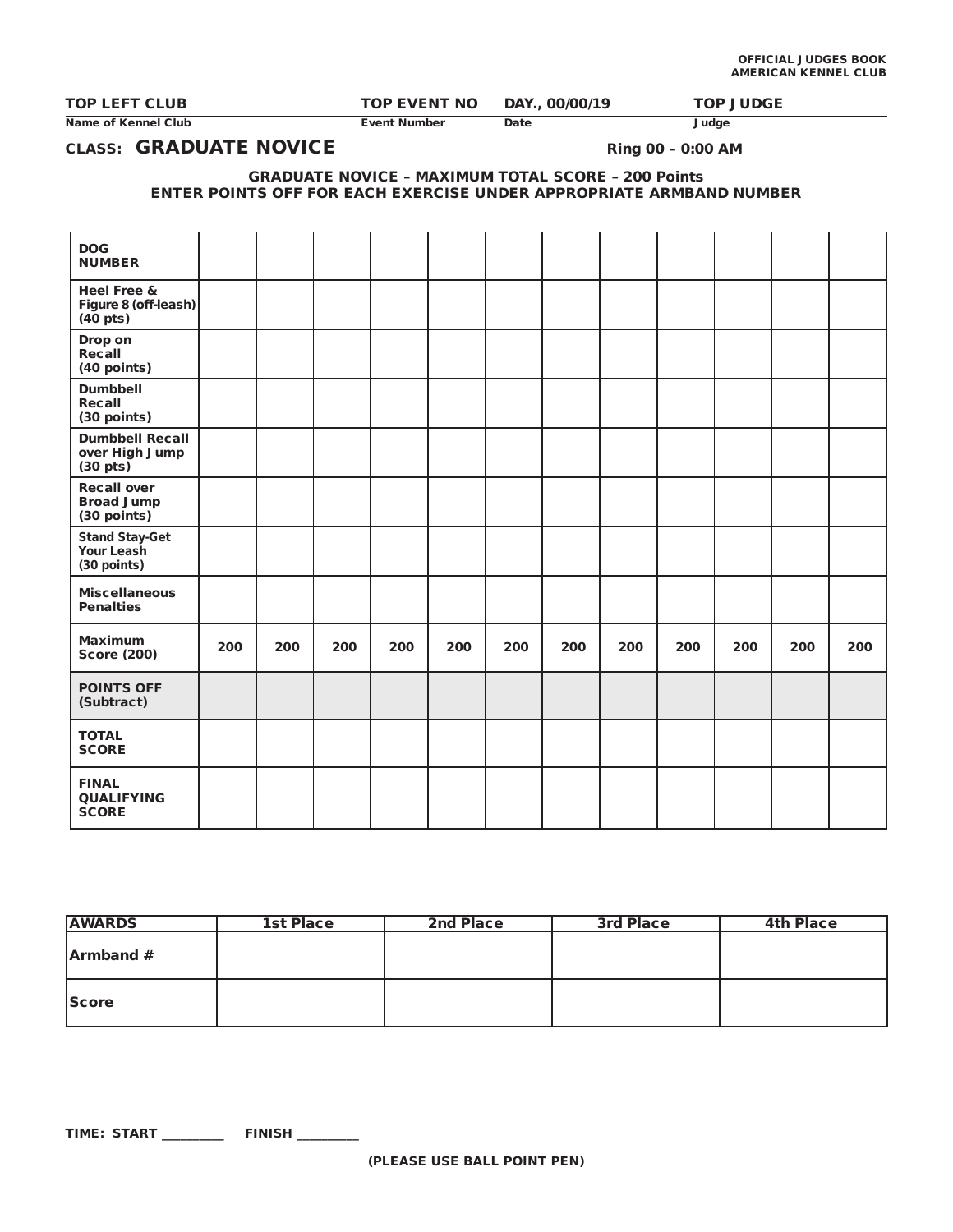TOP LEFT CLUB TOP EVENT NO DAY., 00/00/19 TOP JUDGE

Name of Kennel Club **Event Number** Date Date Judge

# CLASS: GRADUATE OPEN Ring 00 - 0:00 AM

### GRADUATE OPEN – MAXIMUM TOTAL SCORE – 200 Points ENTER POINTS OFF FOR EACH EXERCISE UNDER APPROPRIATE ARMBAND NUMBER

| <b>DOG</b><br><b>NUMBER</b>                          |     |     |     |     |     |     |     |     |     |     |     |     |
|------------------------------------------------------|-----|-----|-----|-----|-----|-----|-----|-----|-----|-----|-----|-----|
| Signal<br><b>Exercise</b><br>(40 points)             |     |     |     |     |     |     |     |     |     |     |     |     |
| <b>Scent</b><br><b>Discrimination</b><br>(30 points) |     |     |     |     |     |     |     |     |     |     |     |     |
| Go Out<br>(30 points)                                |     |     |     |     |     |     |     |     |     |     |     |     |
| Directed Jumping<br>(40 points)                      |     |     |     |     |     |     |     |     |     |     |     |     |
| <b>Moving Stand</b><br>& Exam<br>(30 points)         |     |     |     |     |     |     |     |     |     |     |     |     |
| <b>Directed</b><br><b>Retrieve</b><br>(30 points)    |     |     |     |     |     |     |     |     |     |     |     |     |
| <b>Miscellaneous</b><br><b>Penalties</b>             |     |     |     |     |     |     |     |     |     |     |     |     |
| <b>Maximum</b><br><b>Score (200)</b>                 | 200 | 200 | 200 | 200 | 200 | 200 | 200 | 200 | 200 | 200 | 200 | 200 |
| <b>POINTS OFF</b><br>(Subtract)                      |     |     |     |     |     |     |     |     |     |     |     |     |
| <b>TOTAL</b><br><b>SCORE</b>                         |     |     |     |     |     |     |     |     |     |     |     |     |
| <b>FINAL</b><br><b>QUALIFYING</b><br><b>SCORE</b>    |     |     |     |     |     |     |     |     |     |     |     |     |

| <b>AWARDS</b> | 1st Place | 2nd Place | 3rd Place | <b>4th Place</b> |
|---------------|-----------|-----------|-----------|------------------|
| Armband #     |           |           |           |                  |
| <b>Score</b>  |           |           |           |                  |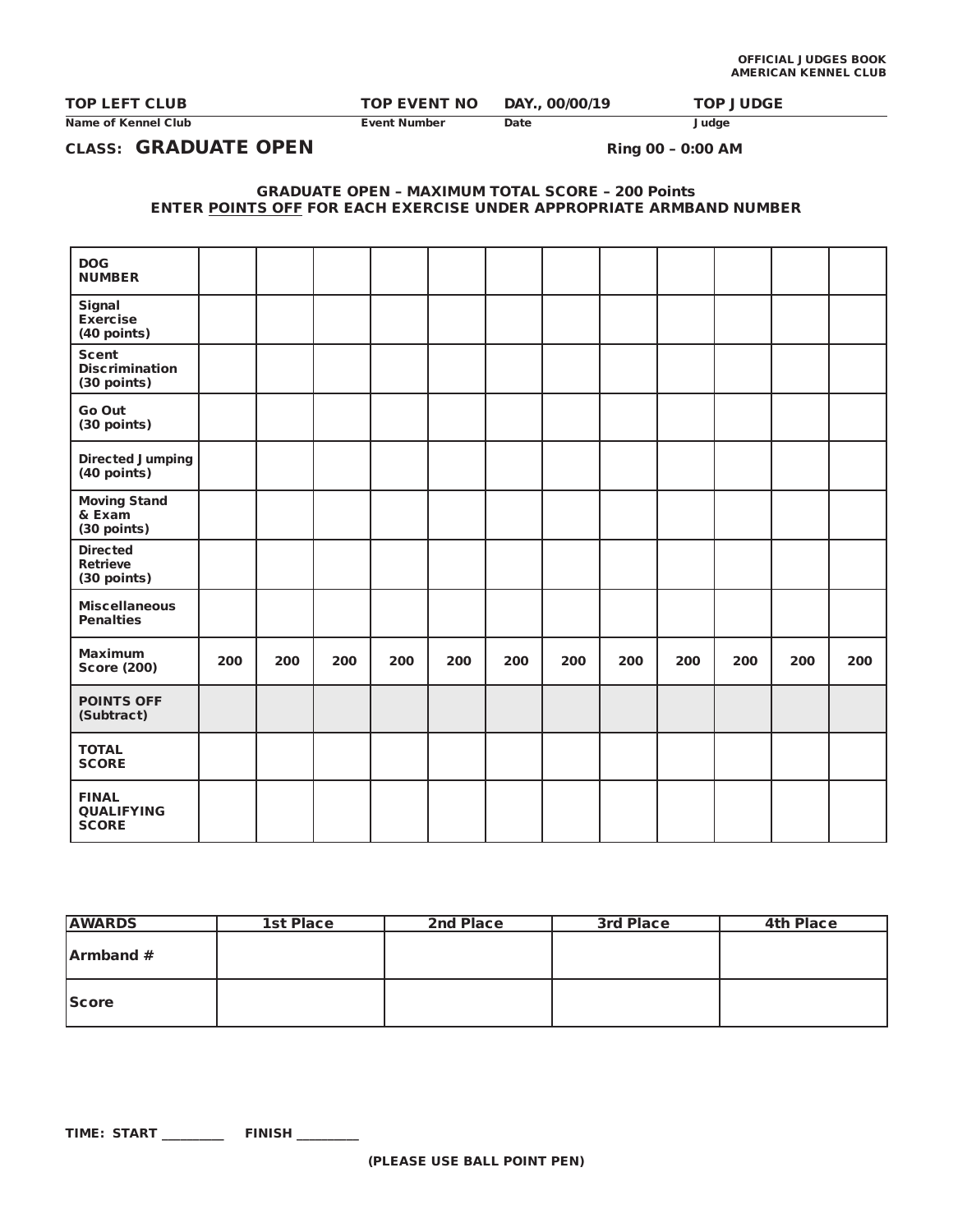| <b>TOP LEFT CLUB</b> | <b>TOP EVENT NO DAY., 00/00/19</b> |      | <b>TOP JUDGE</b> |
|----------------------|------------------------------------|------|------------------|
| Name of Kennel Club  | <b>Event Number</b>                | Date | Judge            |

CLASS: VERSATILITY Ring 00 - 0:00 AM

### VERSATILITY – MAXIMUM TOTAL SCORE – 200 Points ENTER POINTS OFF FOR EACH EXERCISE UNDER APPROPRIATE ARMBAND NUMBER

ORDER OF EXERCISES: I-XII\_\_\_\_\_\_\_\_\_\_\_\_

| <b>DOG</b><br><b>NUMBER</b>                       |     |     |     |     |     |     |     |     |     |     |     |     |
|---------------------------------------------------|-----|-----|-----|-----|-----|-----|-----|-----|-----|-----|-----|-----|
|                                                   |     |     |     |     |     |     |     |     |     |     |     |     |
|                                                   |     |     |     |     |     |     |     |     |     |     |     |     |
|                                                   |     |     |     |     |     |     |     |     |     |     |     |     |
|                                                   |     |     |     |     |     |     |     |     |     |     |     |     |
|                                                   |     |     |     |     |     |     |     |     |     |     |     |     |
|                                                   |     |     |     |     |     |     |     |     |     |     |     |     |
| <b>Miscellaneous</b><br><b>Penalties</b>          |     |     |     |     |     |     |     |     |     |     |     |     |
| <b>Maximum</b><br><b>Score (200)</b>              | 200 | 200 | 200 | 200 | 200 | 200 | 200 | 200 | 200 | 200 | 200 | 200 |
| <b>POINTS OFF</b><br>(Subtract)                   |     |     |     |     |     |     |     |     |     |     |     |     |
| <b>TOTAL</b><br><b>SCORE</b>                      |     |     |     |     |     |     |     |     |     |     |     |     |
| <b>FINAL</b><br><b>QUALIFYING</b><br><b>SCORE</b> |     |     |     |     |     |     |     |     |     |     |     |     |

Novice Exercise 1=25 Novice Exercise 2=25 Open Exercise 1=35 Open Exercise 2=35 Utility Exercise 1=40 Utility Exercise 2=40

| <b>AWARDS</b> | 1st Place | 2nd Place | 3rd Place | <b>4th Place</b> |
|---------------|-----------|-----------|-----------|------------------|
| Armband #     |           |           |           |                  |
| <b>Score</b>  |           |           |           |                  |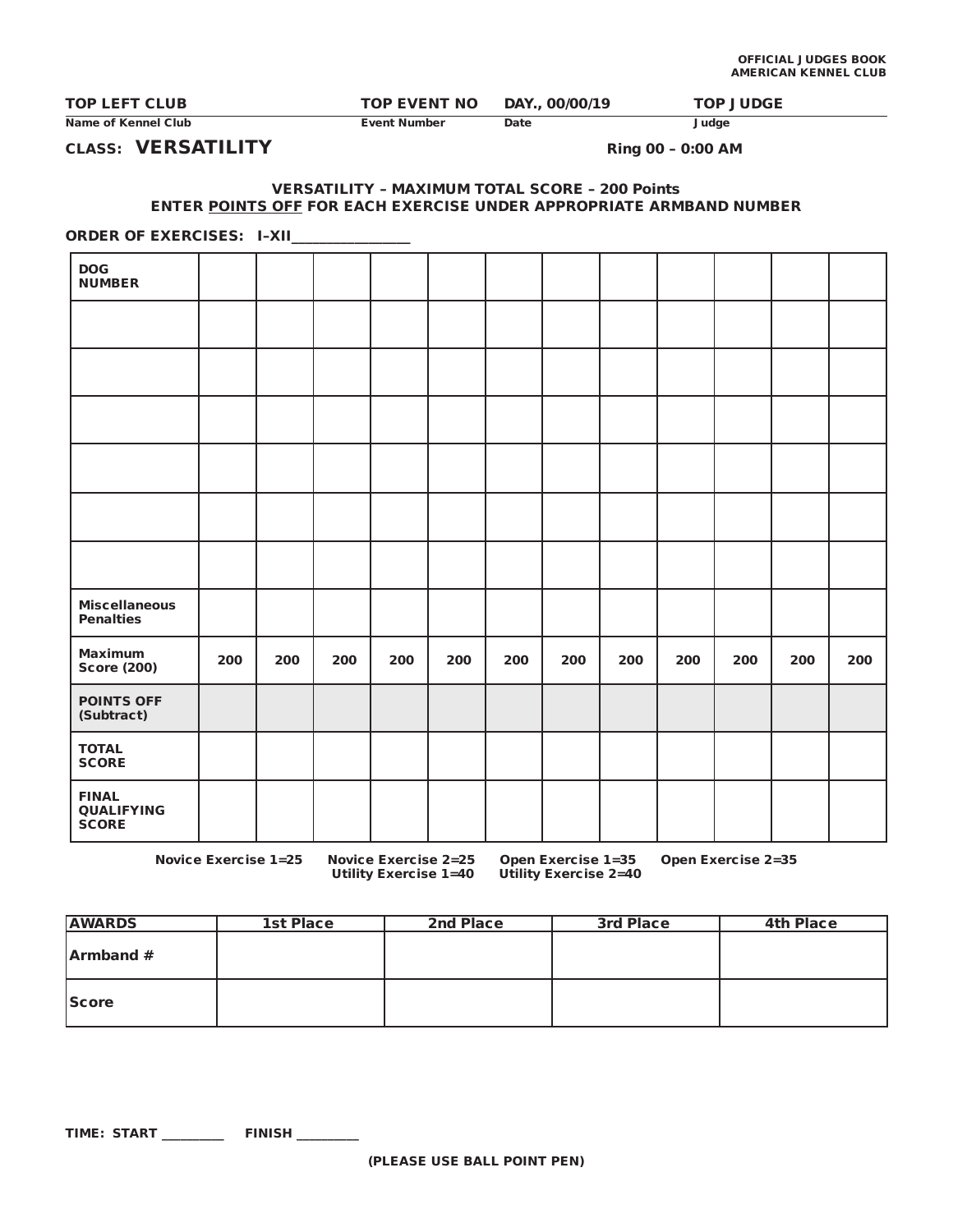| <b>TOP LEFT CLUB</b> |  |
|----------------------|--|
|----------------------|--|

Name of Kennel Club **Event Number Date** Date Judge

TOP EVENT NO DAY., 00/00/19 TOP JUDGE

CLASS: PREFERRED NOVICE Ring 00 - 0:00 AM

PREFERRED NOVICE – MAXIMUM TOTAL SCORE – 200 Points ENTER POINTS OFF FOR EACH EXERCISE UNDER APPROPRIATE ARMBAND NUMBER

| <b>DOG</b>                                        |     |     |     |     |     |     |     |     |     |     |     |     |
|---------------------------------------------------|-----|-----|-----|-----|-----|-----|-----|-----|-----|-----|-----|-----|
| <b>NUMBER</b>                                     |     |     |     |     |     |     |     |     |     |     |     |     |
| <b>Heel on Leash</b><br>& Figure 8<br>(40 points) |     |     |     |     |     |     |     |     |     |     |     |     |
| <b>Stand for Exam</b><br>(30 points)              |     |     |     |     |     |     |     |     |     |     |     |     |
| <b>Heel Free</b><br>(40 points)                   |     |     |     |     |     |     |     |     |     |     |     |     |
| Recall<br>(30 points)                             |     |     |     |     |     |     |     |     |     |     |     |     |
| Stay - Sit or<br>Down (30 points)                 |     |     |     |     |     |     |     |     |     |     |     |     |
| <b>Sit-Stay-Get Your</b><br>Leash (30 points)     |     |     |     |     |     |     |     |     |     |     |     |     |
| <b>Miscellaneous</b><br><b>Penalties</b>          |     |     |     |     |     |     |     |     |     |     |     |     |
| <b>Maximum</b><br><b>Score (200)</b>              | 200 | 200 | 200 | 200 | 200 | 200 | 200 | 200 | 200 | 200 | 200 | 200 |
| <b>POINTS OFF</b><br>(Subtract)                   |     |     |     |     |     |     |     |     |     |     |     |     |
| <b>TOTAL</b><br><b>SCORE</b>                      |     |     |     |     |     |     |     |     |     |     |     |     |
| <b>FINAL</b><br><b>QUALIFYING</b><br><b>SCORE</b> |     |     |     |     |     |     |     |     |     |     |     |     |

| <b>AWARDS</b> | 1st Place | 2nd Place | 3rd Place | <b>4th Place</b> |
|---------------|-----------|-----------|-----------|------------------|
| Armband #     |           |           |           |                  |
| <b>Score</b>  |           |           |           |                  |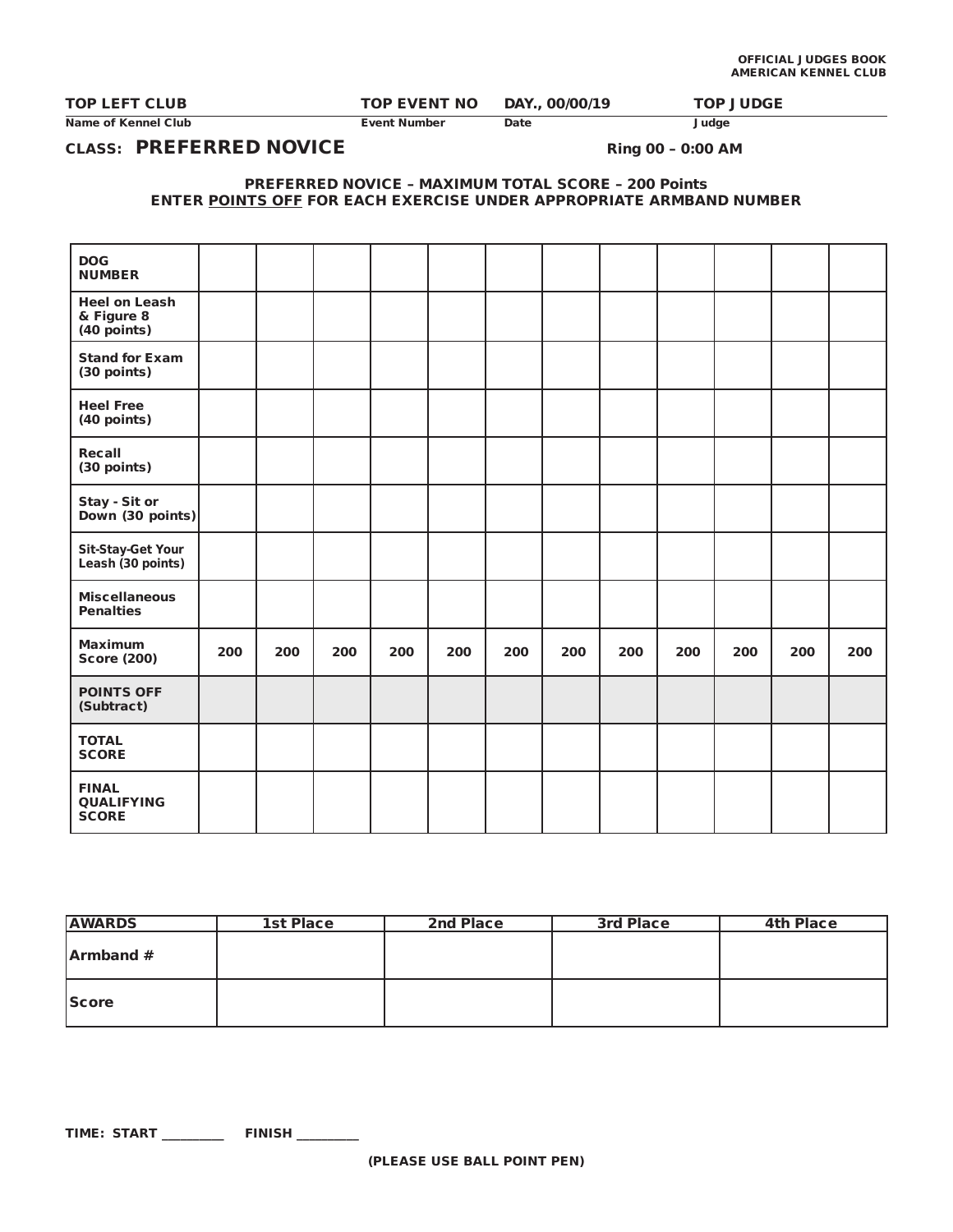| <b>TOP LEFT CLUB</b> | <b>RALLY EVENT</b> | DAY., 00/00/19 | <b>RALLY JUDGE</b> |
|----------------------|--------------------|----------------|--------------------|
| Name of Kennel Club  | Event Number       | Date           | Judge              |

CLASS: RALLY Ring 00 – 0:00 AM

## RALLY – MAXIMUM TOTAL SCORE – 100 Points ENTER POINTS OFF FOR EACH EXERCISE UNDER APPROPRIATE ARMBAND NUMBER

| $\mathsf{DOG}\xspace$<br><b>NUMBER</b> | <b>BREED OF DOG</b> | <b>TIME</b> | <b>POINTS LOST</b> | <b>FINAL SCORE</b> |
|----------------------------------------|---------------------|-------------|--------------------|--------------------|
|                                        |                     |             |                    |                    |
|                                        |                     |             |                    |                    |
|                                        |                     |             |                    |                    |
|                                        |                     |             |                    |                    |
|                                        |                     |             |                    |                    |
|                                        |                     |             |                    |                    |
|                                        |                     |             |                    |                    |
|                                        |                     |             |                    |                    |
|                                        |                     |             |                    |                    |
|                                        |                     |             |                    |                    |
|                                        |                     |             |                    |                    |
|                                        |                     |             |                    |                    |
|                                        |                     |             |                    |                    |
|                                        |                     |             |                    |                    |
|                                        |                     |             |                    |                    |
|                                        |                     |             |                    |                    |
|                                        |                     |             |                    |                    |
|                                        |                     |             |                    |                    |
|                                        |                     |             |                    |                    |
|                                        |                     |             |                    |                    |
|                                        |                     |             |                    |                    |

| <b>AWARDS</b> | 1st Place | 2nd Place | 3rd Place | <b>4th Place</b> |
|---------------|-----------|-----------|-----------|------------------|
| Armband#      |           |           |           |                  |
| <b>Score</b>  |           |           |           |                  |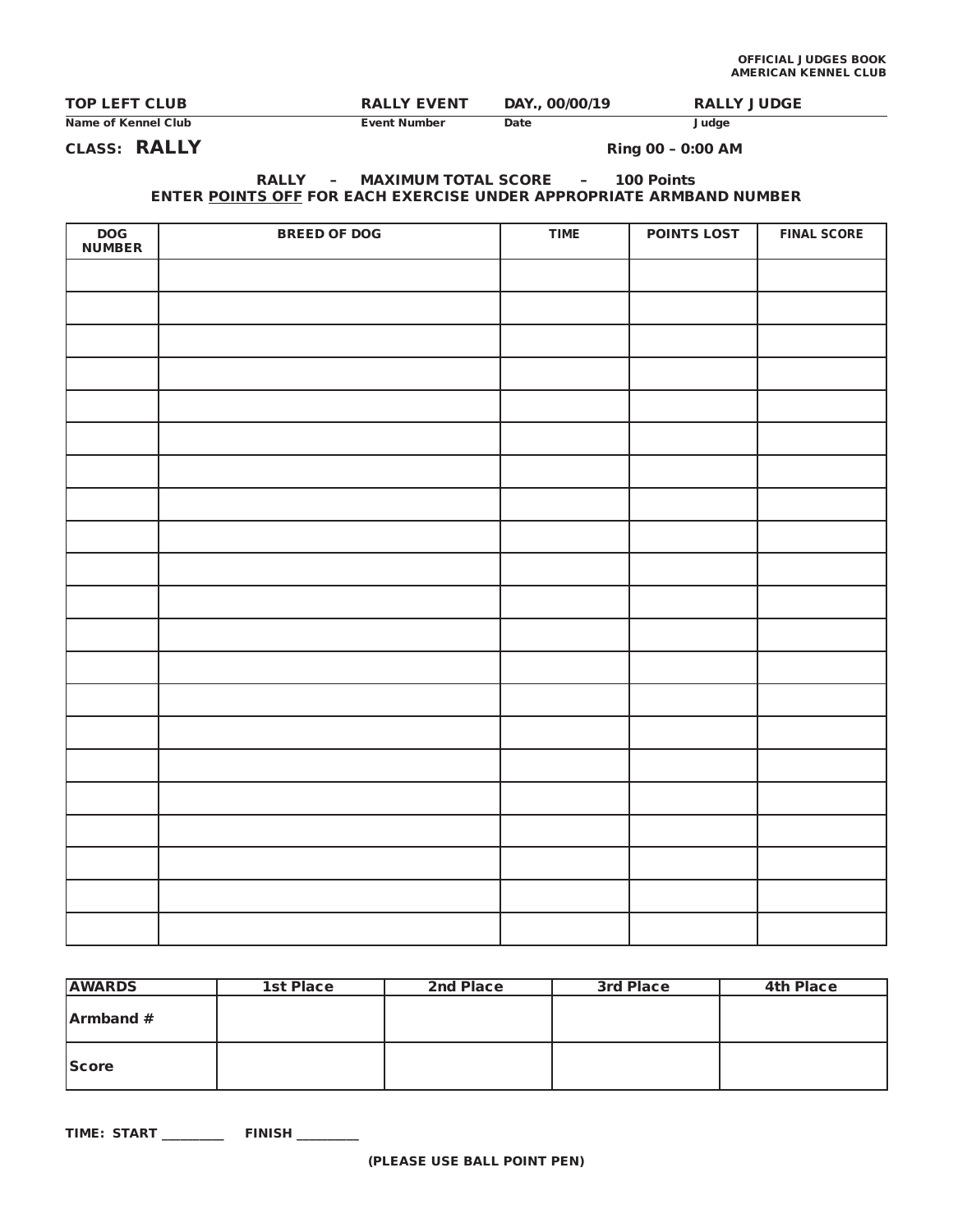| <b>TOP LEFT CLUB</b> | <b>RALLY EVENT</b>  | DAY., 00/00/19 | <b>RALLY JUDGE</b> |
|----------------------|---------------------|----------------|--------------------|
| Name of Kennel Club  | <b>Event Number</b> | Date           | Judge              |

CLASS: RALLY Ring 00 – 0:00 AM

## RALLY – MAXIMUM TOTAL SCORE – 200 Points ENTER POINTS OFF FOR EACH EXERCISE UNDER APPROPRIATE ARMBAND NUMBER

| DOG<br>NUMBER | <b>BREED OF DOG</b> | <b>TIME</b> | <b>POINTS LOST</b> | <b>FINAL SCORE</b> |
|---------------|---------------------|-------------|--------------------|--------------------|
|               |                     |             |                    |                    |
|               |                     |             |                    |                    |
|               |                     |             |                    |                    |
|               |                     |             |                    |                    |
|               |                     |             |                    |                    |
|               |                     |             |                    |                    |
|               |                     |             |                    |                    |
|               |                     |             |                    |                    |
|               |                     |             |                    |                    |
|               |                     |             |                    |                    |
|               |                     |             |                    |                    |
|               |                     |             |                    |                    |
|               |                     |             |                    |                    |
|               |                     |             |                    |                    |
|               |                     |             |                    |                    |
|               |                     |             |                    |                    |
|               |                     |             |                    |                    |
|               |                     |             |                    |                    |
|               |                     |             |                    |                    |
|               |                     |             |                    |                    |
|               |                     |             |                    |                    |

| <b>AWARDS</b> | 1st Place | 2nd Place | 3rd Place | <b>4th Place</b> |
|---------------|-----------|-----------|-----------|------------------|
| Armband #     |           |           |           |                  |
| <b>Score</b>  |           |           |           |                  |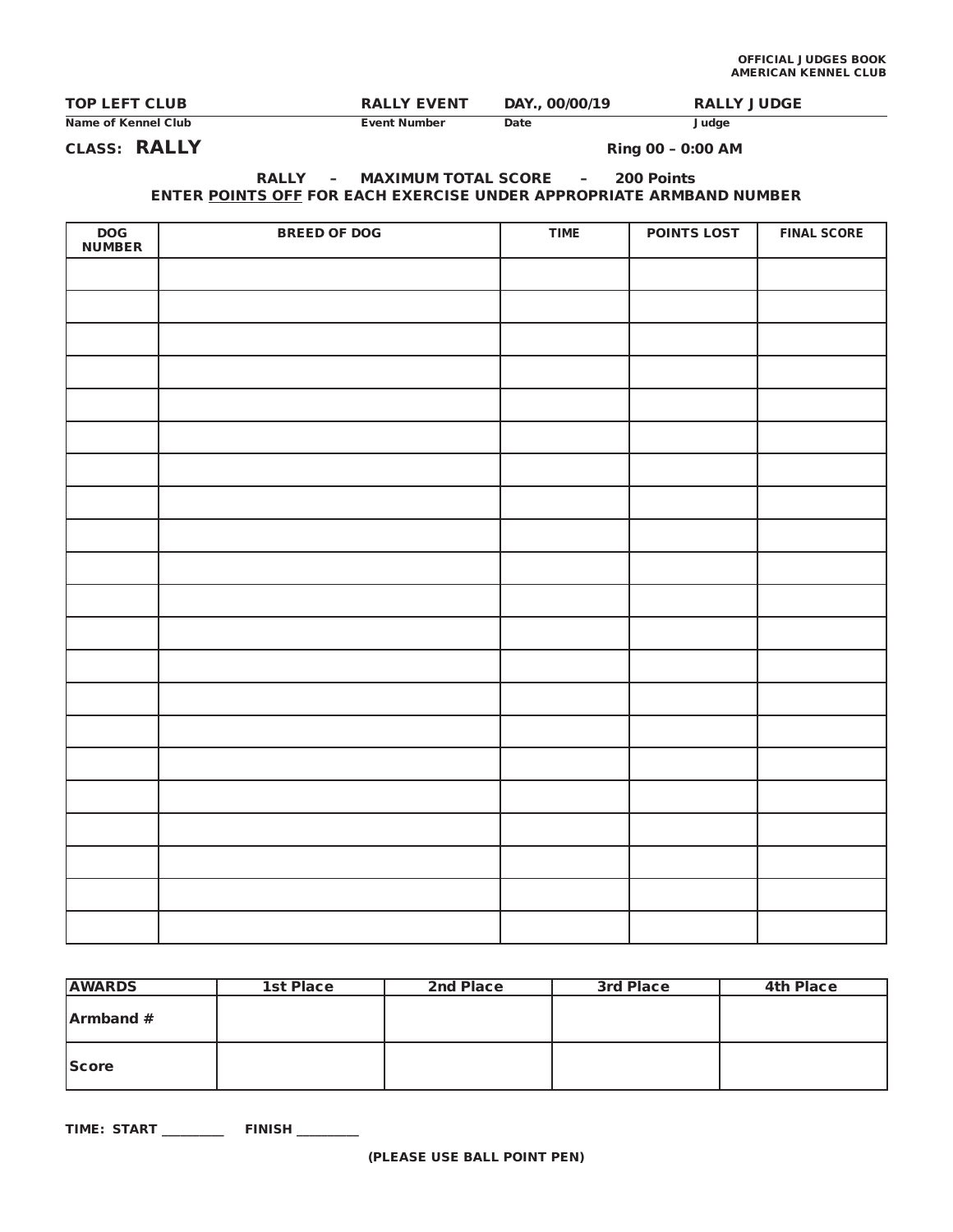

# **RALLY HIGHEST COMBINED SCORE**

**Advanced B & Excellent B** 

**&** 

# **RALLY HIGHEST SCORING TRIPLE SCORE**

**Advanced B, Excellent B and Master** 

# **(PLEASE PRINT CLEARLY)**

TRIAL:\_\_\_\_\_\_\_\_\_\_\_\_\_\_\_\_\_\_\_\_\_\_\_\_\_\_\_\_\_ EVENT #:\_\_\_\_\_\_\_\_\_\_\_\_\_\_\_\_\_\_\_\_\_ DATE: \_\_\_\_\_\_\_\_\_\_\_\_\_\_\_\_\_\_\_\_\_

**Please see Chapter 1, Section 31 & 32 of the AKC Rally Regulations if you have any questions.** 

## **Highest Scoring Dog in the ADVANCED B & EXCELLENT B**

The top of this form is to be used **ONLY** if there is a tie between dogs receiving the highest score in the Advanced B and Excellent B classes**.** If this form is used, be sure to maintain a copy in the club's records and send a copy with event results records.

| Judge's Signature: |                                  |        |
|--------------------|----------------------------------|--------|
|                    | WINNER: Catalog #: Breed: Breed: | Score  |
| <b>EXCELLENT B</b> |                                  | SCORE: |
| <b>EXCELLENT B</b> |                                  | SCORE: |
| <b>EXCELLENT B</b> |                                  | SCORE: |
| <b>ADVANCED B</b>  |                                  | SCORE: |
| <b>ADVANCED B</b>  |                                  | SCORE: |
| <b>ADVANCED B</b>  |                                  | SCORE: |

# **Dog with Highest Scoring Triple ADVANCED B, EXCELLENT B AND MASTER**

This part of the form is to be used **ONLY** if there is a tie between dogs receiving the highest triple score in Advanced B, Excellent B and Master. If this form is used, be sure to maintain a copy in the club's records and send a copy with event results records.

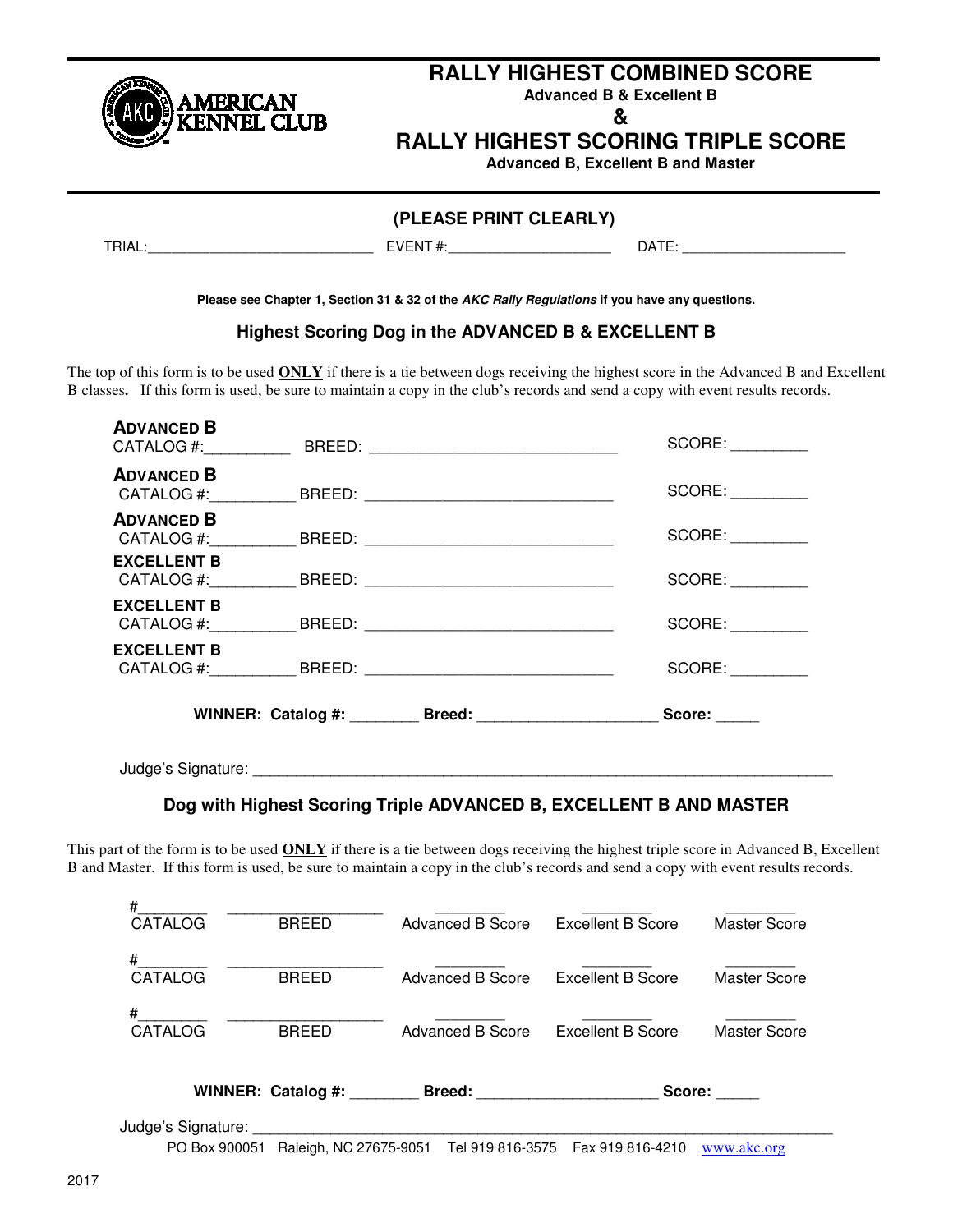| American<br>Kennel Club"                                                                                                    |                    | <b>HIGHEST SCORING DOG</b><br>IN THE REGULAR CLASSES<br>&<br>DOG WITH HIGHEST COMBINED SCORE<br>IN OPEN B & UTILITY                                                                               |                                           |                                                                                                                            |
|-----------------------------------------------------------------------------------------------------------------------------|--------------------|---------------------------------------------------------------------------------------------------------------------------------------------------------------------------------------------------|-------------------------------------------|----------------------------------------------------------------------------------------------------------------------------|
|                                                                                                                             |                    | (PLEASE PRINT CLEARLY)                                                                                                                                                                            |                                           |                                                                                                                            |
| SHOW:                                                                                                                       |                    |                                                                                                                                                                                                   | EVENT #:<br>DATE: A CONTRACTOR CONTRACTOR |                                                                                                                            |
| Specialty OR All-Breed Show $\square$<br>(only one form required)                                                           |                    | Specialty Combined with Limited All-Breed Show $\Box$<br>(both forms required)<br>Please see Chapter 1, Section 2 of the Obedience Regulations if you have any questions regarding trial options. |                                           |                                                                                                                            |
| CLASSES. If this form is used, be sure to maintain a copy in the club's records and send a copy with event results records. |                    | <b>Highest Scoring Dog in the REGULAR CLASSES</b>                                                                                                                                                 |                                           | The top of this form is to be used ONLY if there is a tie between dogs receiving the highest score in two or more REGULAR  |
| <b>NOVICE A</b>                                                                                                             |                    |                                                                                                                                                                                                   |                                           | SCORE:                                                                                                                     |
| <b>NOVICE B</b>                                                                                                             |                    | CATALOG #: BREED: BREED:                                                                                                                                                                          |                                           | SCORE:                                                                                                                     |
| <b>OPEN A</b>                                                                                                               |                    | CATALOG #: BREED: BREED:                                                                                                                                                                          | SCORE:                                    |                                                                                                                            |
| OPEN B                                                                                                                      |                    |                                                                                                                                                                                                   |                                           | SCORE:                                                                                                                     |
| <b>UTILITY A</b>                                                                                                            |                    |                                                                                                                                                                                                   |                                           | SCORE:                                                                                                                     |
| <b>UTILITY B</b>                                                                                                            |                    |                                                                                                                                                                                                   |                                           | SCORE:                                                                                                                     |
|                                                                                                                             |                    | WINNER: Catalog #: Breed: Breed:                                                                                                                                                                  |                                           | Score:                                                                                                                     |
| Judge's Signature:                                                                                                          |                    |                                                                                                                                                                                                   |                                           |                                                                                                                            |
| Utility. If this form is used, be sure to maintain a copy in the club's records and send a copy with event results records. |                    | Dog with Highest Combined Score in the REGULAR CLASSES                                                                                                                                            |                                           | This part of the form is to be used ONLY if there is a tie between dogs receiving the highest combined score in Open B and |
| CATALOG                                                                                                                     | <b>BREED</b>       | OPEN B SCORE                                                                                                                                                                                      | <b>UTILITY SCORE</b>                      | <b>TOTAL SCORE</b>                                                                                                         |
| CATALOG                                                                                                                     | <b>BREED</b>       | OPEN B SCORE                                                                                                                                                                                      | <b>UTILITY SCORE</b>                      | <b>TOTAL SCORE</b>                                                                                                         |
| CATALOG                                                                                                                     | <b>BREED</b>       | OPEN B SCORE                                                                                                                                                                                      | <b>UTILITY SCORE</b>                      | <b>TOTAL SCORE</b>                                                                                                         |
|                                                                                                                             |                    |                                                                                                                                                                                                   |                                           |                                                                                                                            |
|                                                                                                                             | WINNER: Catalog #: | Breed:                                                                                                                                                                                            | Score:                                    |                                                                                                                            |

|  | the contract of the contract of the contract of the contract of the contract of the contract of the contract of |
|--|-----------------------------------------------------------------------------------------------------------------|
|  |                                                                                                                 |
|  |                                                                                                                 |
|  |                                                                                                                 |

Judge's Signature:

PO Box 900051 Raleigh, NC 27675-9051 Tel 919 816-3579 Fax 919 816-4215 WWW.akc.org JET001 (12/15)